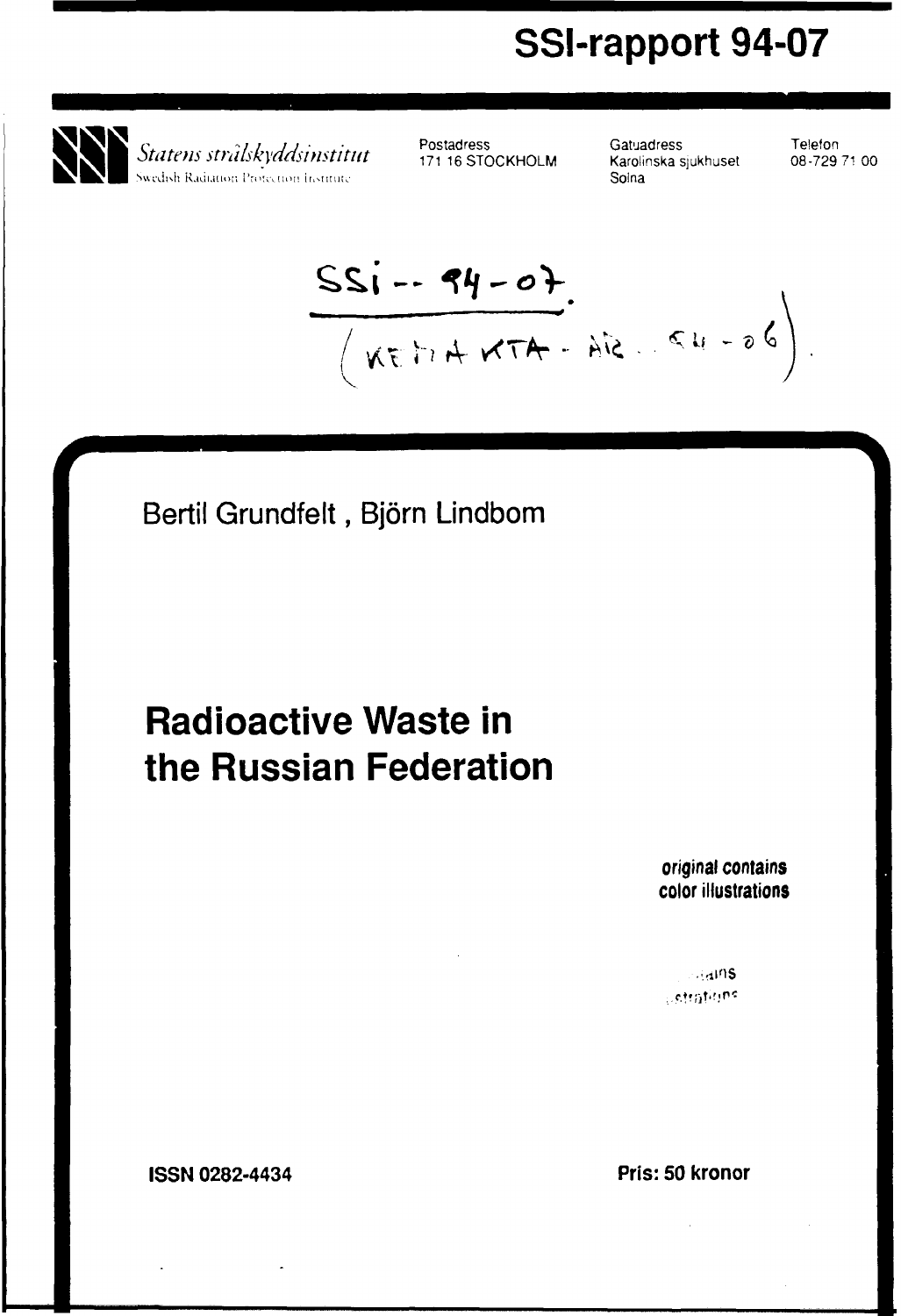

**Nummer / Number:** 94-07

**ISSN: 0282-4434**

# **Titelblad / Title page**

**Datum / Date of issue: 19940820**

**Författare / Author:**

Bertil Grundfelt, Björn Lindbom

Avdelning / Division:

$$
\left(\begin{array}{ccc}\mathsf{Kemakta AB} & \mathsf{S}\mathsf{Y}-\mathsf{oc}\end{array}\right)
$$

Dokumentets titel / Title of the document:

Radioactive Waste in the Russian Federation

 $\mathbf{r}$ 

**Sammanfattning / Abstract:**

Background on page one

**Nyckelord** (valda av författaren) / **Key words** (chosen by the author):

Nuclear waste, Russian Federation

Antal sidor / Number of pages: 34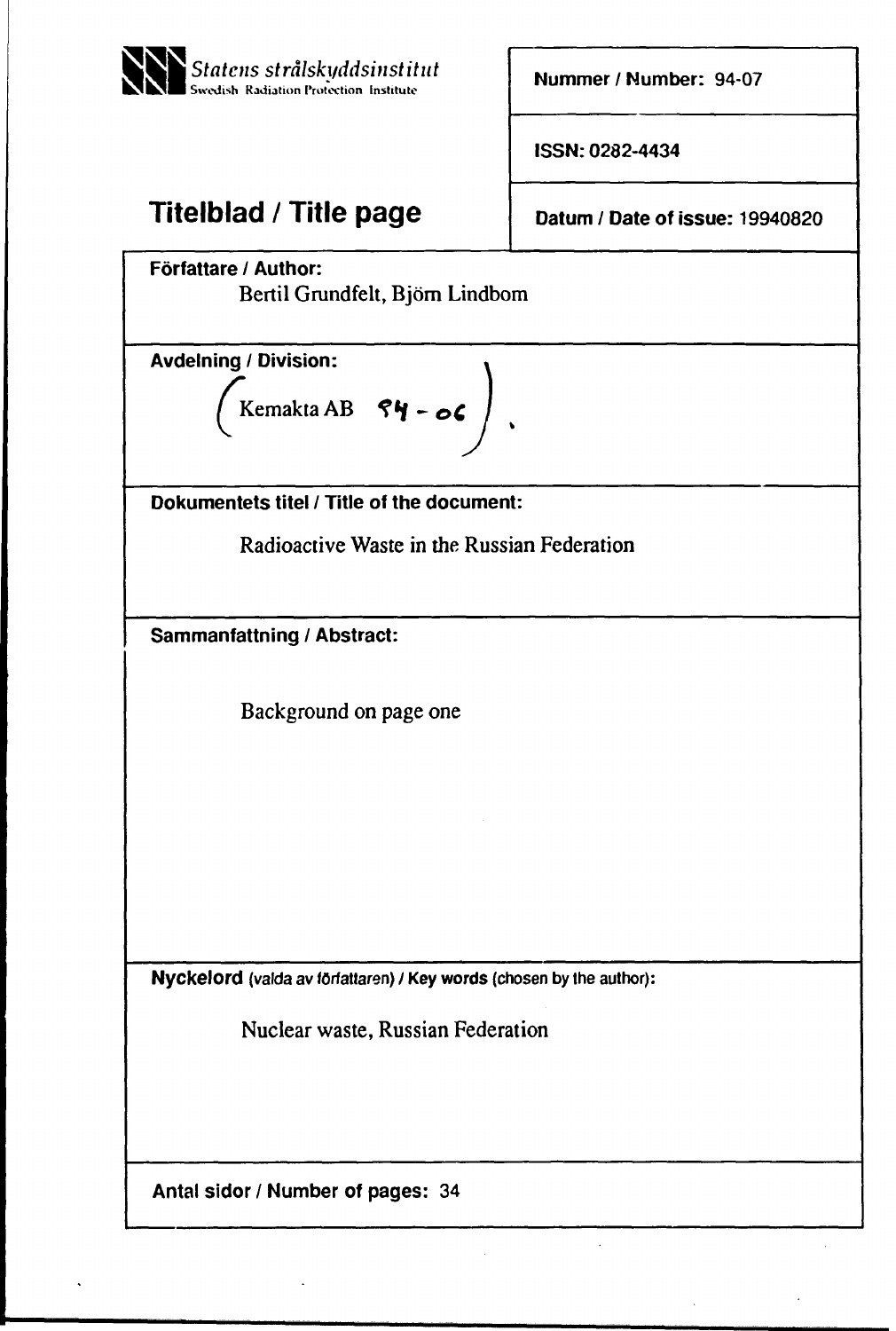**KEMAKTA AR 94-06**

# **Radioactive waste in the Russian Federation**

**Bertil Grundfelt Björn Lindbom**

**1994-06-13**

Denna rapport är framställd på uppdrag av Statens strålskyddsinstitut

 $\overline{\phantom{a}}$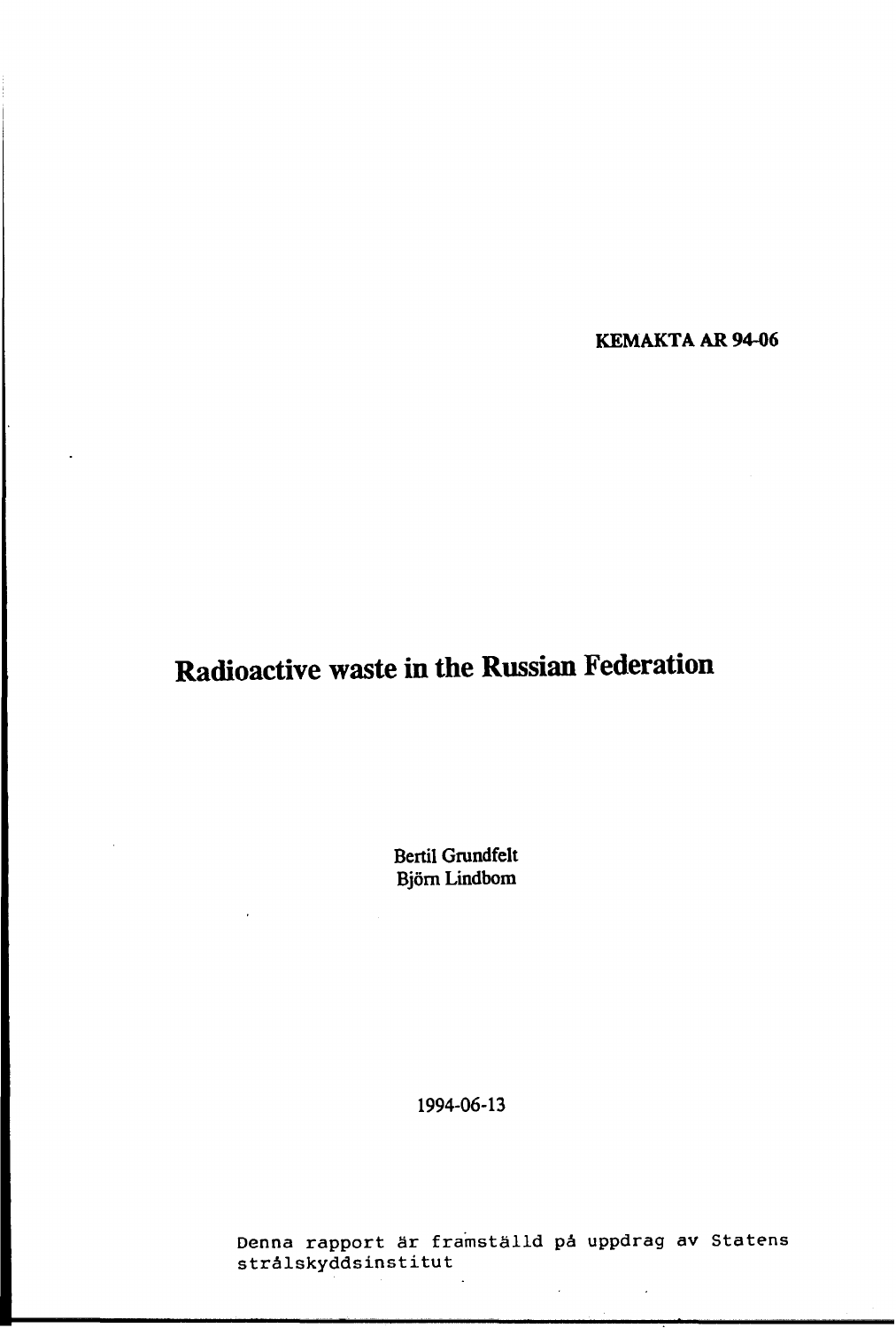# **Table of contents**

| 1.                | <b>Background</b>                                      | $\mathbf{1}$                               |
|-------------------|--------------------------------------------------------|--------------------------------------------|
| 2.                | <b>Russian organisations in the nuclear field</b>      | $\boldsymbol{2}$                           |
| 2.1               | Introduction                                           | $\mathbf{2}$                               |
| 2.2               | The Ministry of Atomic Power, MinAtom                  |                                            |
| 2.2.1             | Overview of the organisation of MinAtom                | $\begin{array}{c} 2 \\ 2 \\ 3 \end{array}$ |
| 2.1.2             | Important organisations associated to MinAtom          |                                            |
| 2.3               | Inspection and licensing responsibility                | $\overline{\mathbf{S}}$                    |
| 3.                | Sources of radioactive waste in Russia                 | 6                                          |
| 3.1               | General                                                | 6                                          |
| 3.2               | Civilian power production                              | 6                                          |
| 3.3               | Nuclear propulsion of civilian and naval vessels       | 11                                         |
| 3.4               | Various uses within industry, research and medicine    | 11                                         |
| 4.                | <b>Waste amounts and handling system</b>               | 12 <sup>2</sup>                            |
| 4.1               | General                                                | 12 <sup>2</sup>                            |
| 4.2               | Civilian power production                              | 12 <sup>2</sup>                            |
| 4.2.1             | Introduction                                           | 12                                         |
| 4.2.2             | Spent fuel and waste from reprocessing                 | 12                                         |
| 4.2.3             | Low and intermediate-level waste from the power plants | 16                                         |
| 4.2.4             | Future radioactive waste                               | 16                                         |
| 4.3               | Nuclear propulsion of civilian and naval vessels       | 22                                         |
| 4.4               | Various uses within industry, research and medicine    | 23                                         |
| 5.                | <b>Summary and conclusions</b>                         | 25                                         |
| <b>References</b> |                                                        | 30                                         |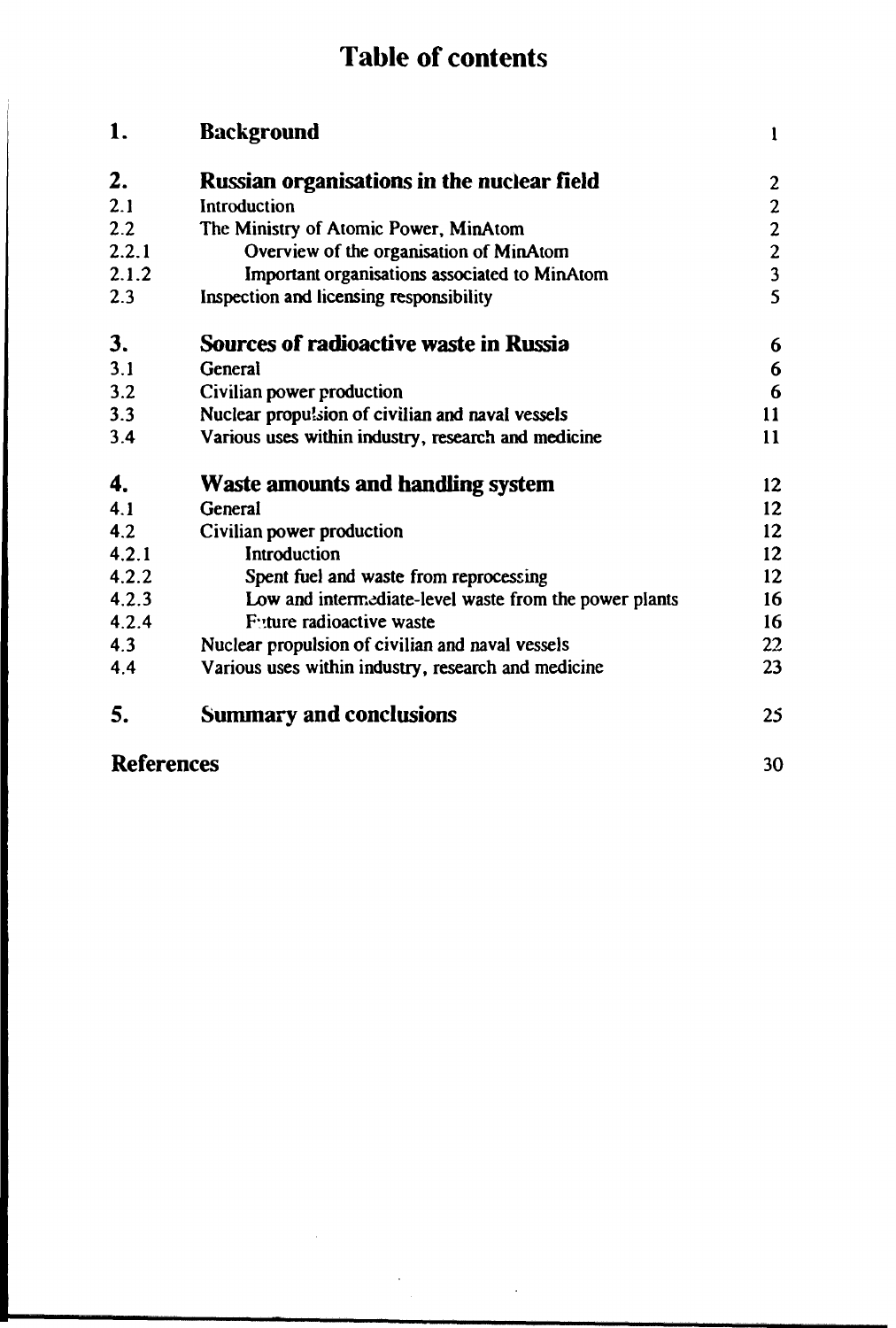# **1 Background**

The present report has been produced by Kemakta Consultants Co. under contract from the Swedish Radiation Protection Institute (SSI). The purpose of the study is to give a broad overview of the situation in the Russian Federation with regard to the production and management of radioactive waste. The report also presents an outline of possible risks for environmental and societal consequences of the current waste management practices. The study is intended to be used as a basis for discussions regarding possible international cooperative efforts for improving the waste management system in Russia.

The report is mainly based on publicly available literature. In addition,information has been obtained during a two-day visit to the Bochvar Institute and the Russian Atomic Power Ministry, MinAtom, in Moscow. Complementary information has been provided by MinAtom in response to a questionnaire that was sent to MinAtom subsequent to the visit to Moscow. Staff at the Russian embassy in Stockholm has assisted in the organisation of contacts as well as with various clarifications and translations. Some of the information in this report has not been officially confirmed by the Russian authorities.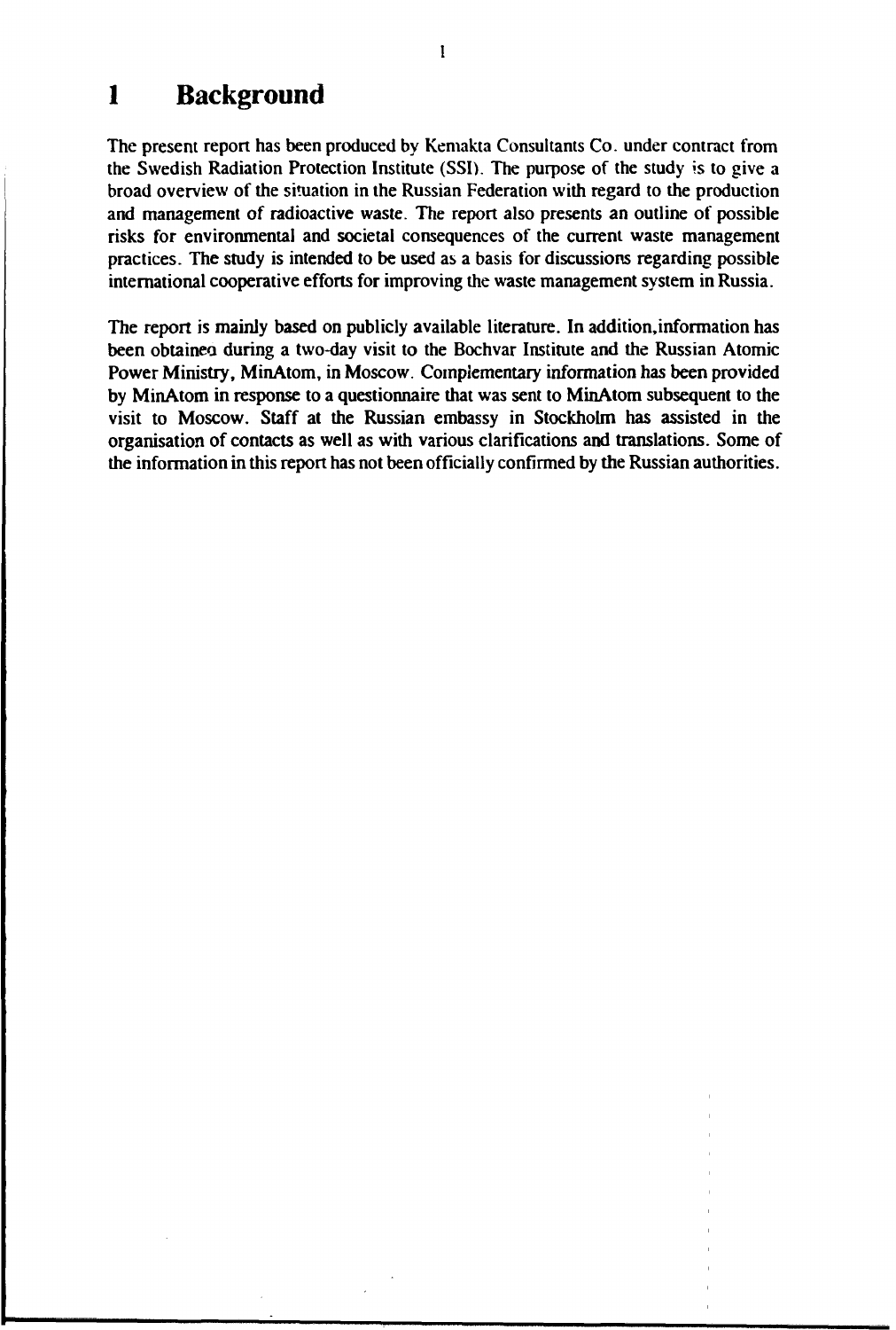# **2. Russian organisations in the nuclear Held**

# **2.1 Introduction**

This chapter describes the organisation and distribution of responsibilities in the field of radioactive waste management in the Russian Federation. Due to the transient political situation and delays with the implementation of legislation to govern the responsibility distribution, it has not been possible to fully overview the situation. Also, the situation is likely to change with time as the political situation develops.

The responsibility for the radioactive waste is split on three different ministries:

- The Ministry of Atomic Power of the Russian Federation (MinAtom) has the responsibility for the waste from civilian nuclear power and from the production of nuclear weapons.
- The Ministry of Defence has the responsibility for the waste from nuclear powered naval ships.
- The Ministry of Marine Transports has the corresponding responsibility for the waste from atomic icebreakers.

MinAtom was in November 1993, through a presidential decree, given the responsibility for coordinating the waste management from ail three ministries. Consequently MinAtom now acts as an umbrella organisation for the waste management.

The licensing and inspecting body in Russia is Gosatomnadzor. Gosatomnadzor is responsible for the licensing and inspection of all facilities where nuciear and radioactive materials are being handled, i.e. also military facilities.

In the following, a brief description is given of MinAtom and Gosatomnadzor.

# **2.2 The Ministry of Atomic Power, MinAtom**

## 2.2.1 **Overview** of **the organisation** of **MinAtom**

The Ministry of Atomic Power of the Russian Federation (MinAtom) was founded in January 1992 as a successor to the corresponding organisation of the USSR. In general terms, MinAtom is responsible for [1]:

- ensuring the nuclear and radiation safety, including radioactive wastes and rehabilitation of contaminated land;
- the organisation and implementation of state regulations related to the enterprises and organisations of the nuclear complex:
- the implementation of the state scientific-technical goals, investment and structure policy in the field of nuclear power development;
- the forming and implementation of nuclear weapons programmes, including issues related to nuclear disarmament.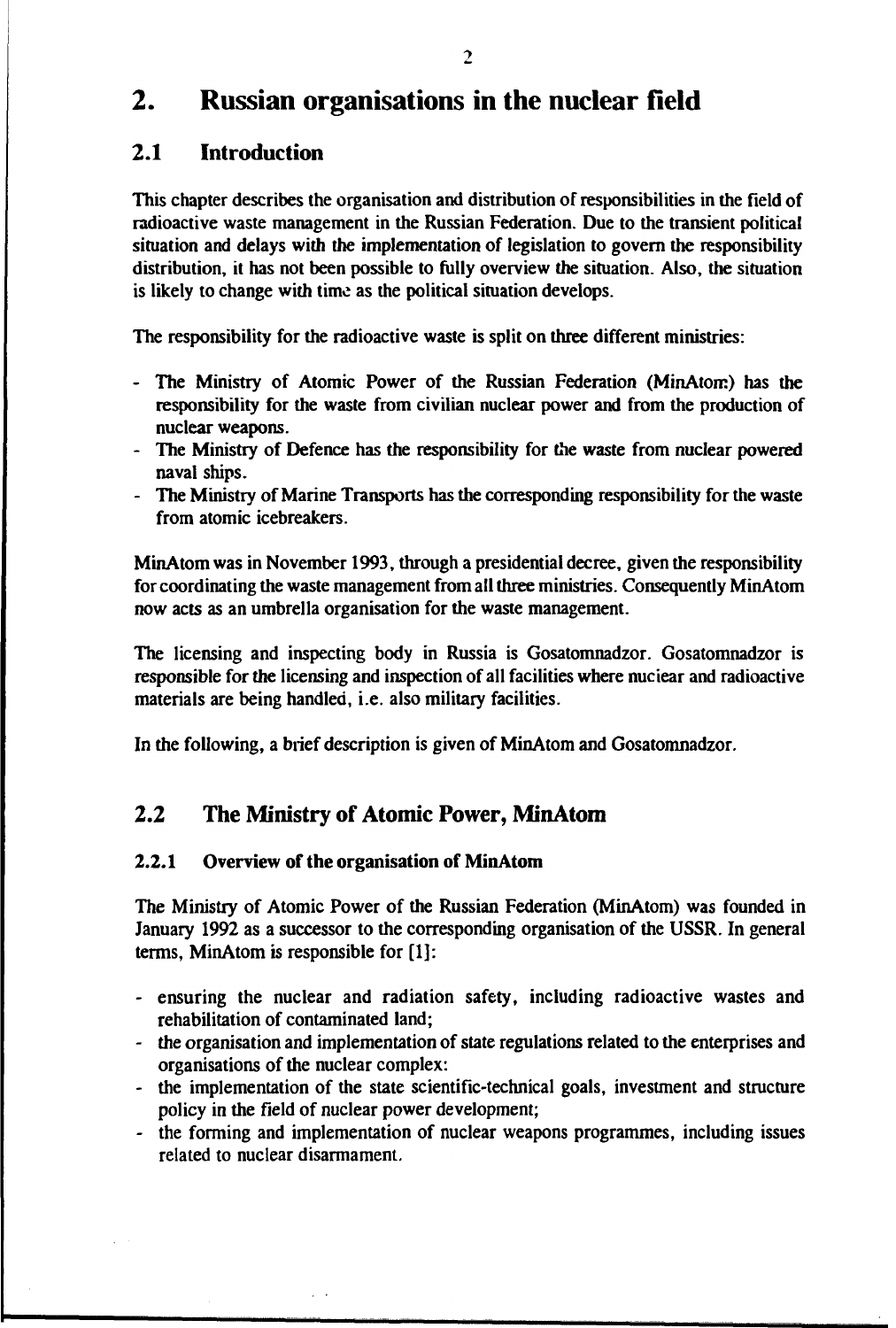**MinAtom's activities and responsibilities cover a scientific-industrial complex comprising technologically interconnected enterprises over a wide range of disciplines including mining of raw materials, production of fissile materials, manufacturing of products for nuclear power and of military materials, reprocessing of spent nuclear fuel with subsequent storage and burial of radioactive wastes, and also enterprises supporting the infrastructure. In total, there are about 150 enterprises associated to MinAtom, with a total number of employees of roughly 1 million.**

**The Head of MinAtom is Minister Victor N. Mikhailov. MinAtom is divided into 8 branches with the Minister and First Deputy Minister being head for one branch each. The remaining 6 branches are run by six Deputy Ministers. The responsibilities of the Minister, First Deputy Minister, and the Deputy Minister handling issues like radiation safety, is outlined below [2]:**

| Strategy of industry, development strategy, implementation of the                                                                                                              |
|--------------------------------------------------------------------------------------------------------------------------------------------------------------------------------|
| economic reform, improvement of the industrial management,<br>international scientific and technical relations, nuclear weapons and<br>disarmament.                            |
| Nuclear fuel cycle, advances of research and development                                                                                                                       |
| effectiveness, state oriented complex programmes of the industry,<br>conversion of the nuclear industry, production licensing, development<br>of the industry's export policy. |
| Nuclear-chemical production, localisation of radiochemical wastes,                                                                                                             |
| coordination of activities in the fields of ecology, nuclear safety and<br>radiation safety, common information policy, public relations.                                      |
|                                                                                                                                                                                |

**A special committee for ecology that handles matters like nuclear and radiation safety, emergency situations, and radioactive waste management is organised directly under Deputy Minister Egorov. The chairman of this special committee is mr Viktor A Gubanov.**

#### **2.2.2 Important organisations associated to MinAtom**

**In the following, a few brief comments are made on the most important organisations and/or activities associated to MinAtom in the context of spent nuclear fuel, waste management, and research and development.**

#### *The "closed cities"*

**The research, development and production of nuclear weapons is organised directly under the Minister. This part of the MinAtom's activities comprises several enterprises carrying out basic and applied research, experimental and design work, full scale tests of prototypes, serial production and monitoring. This development has taken place at ten so called "closed cities" with a total number of inhabitants of about 700 000-800 000. More information about the closed cities can be found elsewhere [6,10]. Although not complete, the list below comprises some of the activities in the different closed cities:**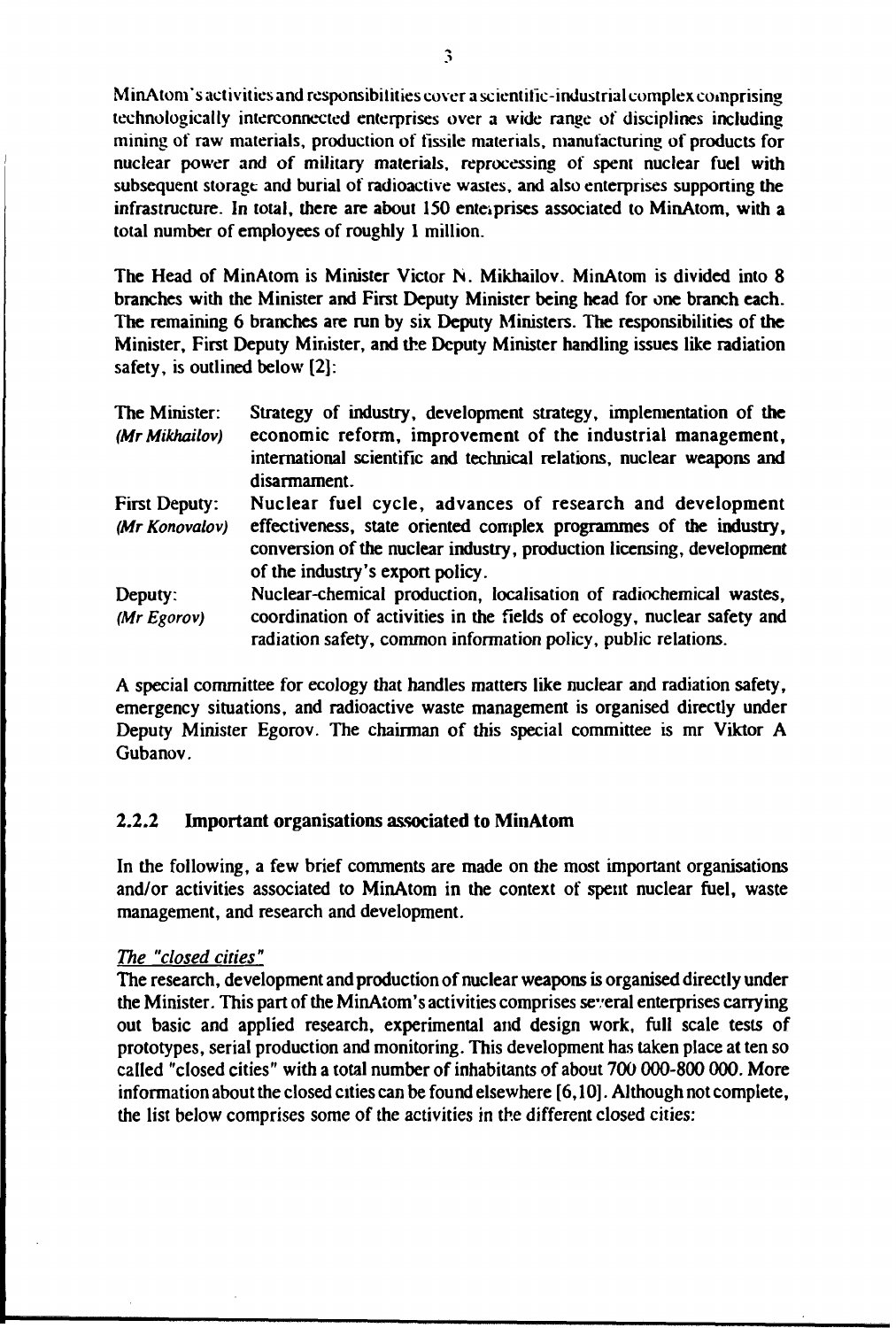- **Arzamas-1(>; (he capital of the archipelago of closed cities. Oriented towards research in experimental physics and development and production of nuclear charges.**
- **Slatoust-36; serial production of nuclear warheads and ballistic missiles.**
- **Krasnoyarsk-26; the 270 m deep underground Mining Chemical Combine. Reprocessing of spent nuclear fuel and production of plutonium for military purposes including three reactors. Sometimes called "Atomgrad" (atom city).**
- **Krasnoyarsk-45; uranium enrichment and production of ballistic missiles.**
- **Sverdlovsk-44; serial production of nuclear ammunition.**
- **Sverdlovsk-45; serial production of nuclear ammunition.**
- **Semipalatinsk-21; research centre with research reactors. Located in Kazakhstan.**
- **Tomsk-7; the Siberian Chemical Combine for reprocessing and plutonium production, uranium enrichment, production of ballistic missiles for submarines, reactors.**
- **Chelyabinsk-65; the Mayak Combine with reprocessing of spent nuclear fuel. Plutonium production for military purposes.**
- **Chelyabinsk-70; research institute for technical physics, development and production of nuclear charges.**

**In the closed cities a total of 13 plutonium producing reactors have been operated. Out of these 4 are still running. The plans are to decommission 2 of these in 1996 and the remaining 2 in the year 2000 [1]. As many as 75 research reactors are either operating, decommissioned or under construction in Russia [4]. Many of these are probably connected to the military programmes. Some of the reactors have been used for tritium production for thermonuclear devices.**

#### *Rosenergoatom*

**The Rosenergoatom-enterprise is responsible for the operation of the nuclear power plants, including the management of the waste produced. The enterprise acts as a power utility company organised within MinAtom. Rosenergoatom is also responsible for the nuclear safety at the power plants.**

#### *Vie Botchvar Institute*

**The Botchvar Institute has the main responsibility in Russia for the research concerning radioactive waste originating from all types of activities. The institute has several profiles like radiochemistry, waste management, nuclear fuel, metallurgy research, super conductors and uranium and plutonium metallurgy. The waste management department is, among other things, concerned with waste treatment (liquid waste from the Botchvar and Kurchatov Institutes), solidification of low and intermediate level liquid waste, characterisation of the solidified waste, and processing of high-level waste.**

#### *The VN11AES Institute*

**The All-Union Research Institute for Nuclear Power Plants Operation (VNIIAES) is concerned with the scientific aspects of the operation of nuclear power plants. The institute also organises education of employees at the power plants. One of its departments deals with matters associated with radiochemical safety and has been involved in the development of technology for the solidification of waste at the nuclear power plants.**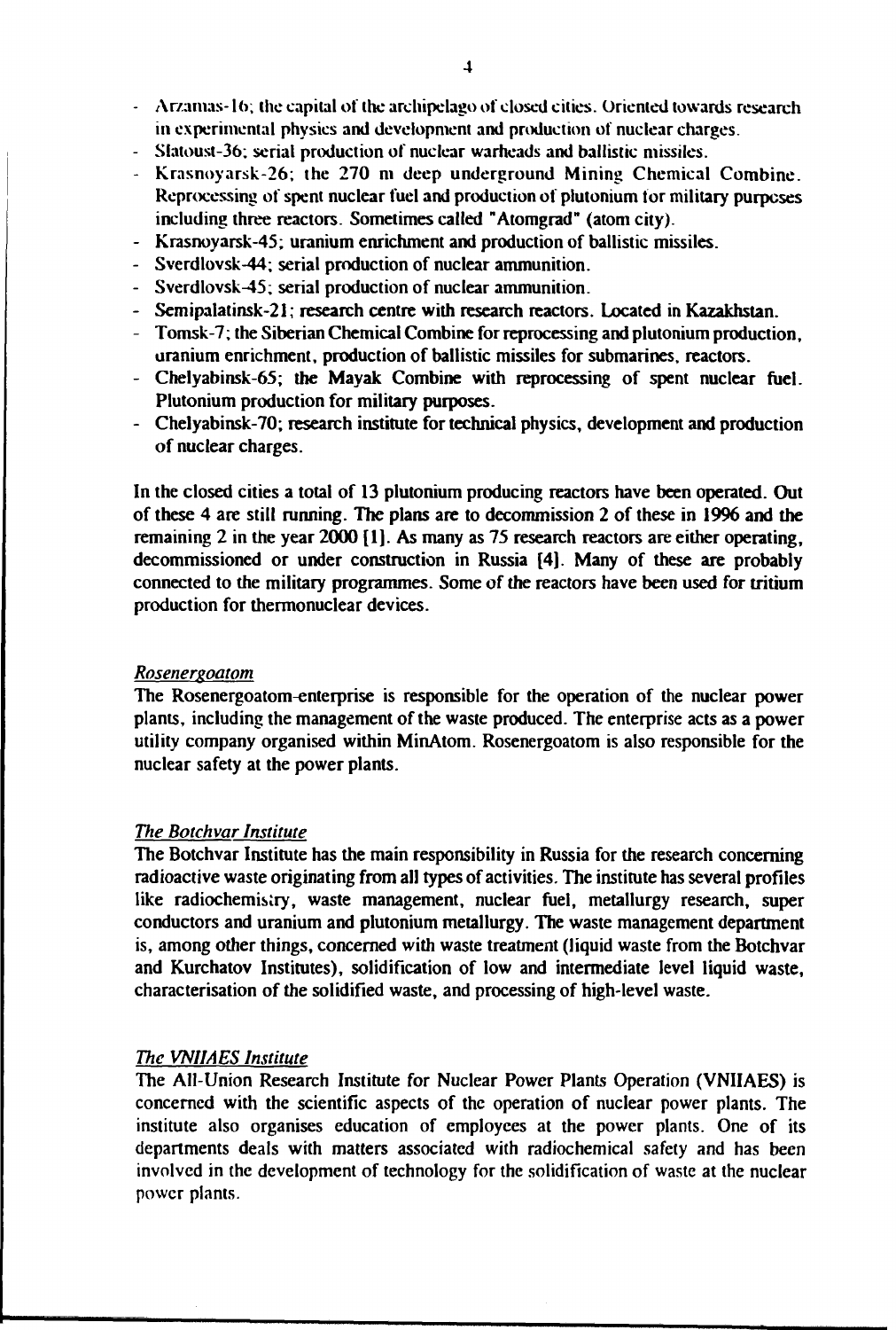## **2.3 Inspection and licensing responsibility**

**Prior to 1983, the Ministry of Energy was responsible both for the nuclear power production and for the inspection of its own activities. In 1983. pan of the inspection was moved to the new body Gospromatomnadzor The major part of the work of this body was to inspect the operation of the nuclear power plants. Still, some 80-85% of the inspection activities was left within the ministry itself. By a decree of the President in 1992, the independent body Gosatomnadzor was formed. The inspection of the entire nuclear fuel cycle is now carried out by Gosatomnadzor independently from MinAtom. The complete name of Gosatomnadzor is The Russian Federal Inspection of Nuclear and Radiation Safety.**

**Gosatomnadzor has the overall responsibility for the inspection and licensing of all activities where radioactive material** *is* **being handled. This includes the inspection of the entire nuclear fuel cycle, the military activities and all other radiation sources. Gosatomnadzor has the legal authority to fine or prosecute those who do not follow the safety regulations. Gosatomnadzor can also give directives to shut down facilities that do not meet safety requirements.**

**In the central organisation of Gosatomnadzor the head quarters in Moscow, roughly 500 persons are employed, 300 of which at a research centre. Apart from this there are roughly 1500 employees in seven regional units. About 400 persons in some 50 groups are engaged in inspection activities.**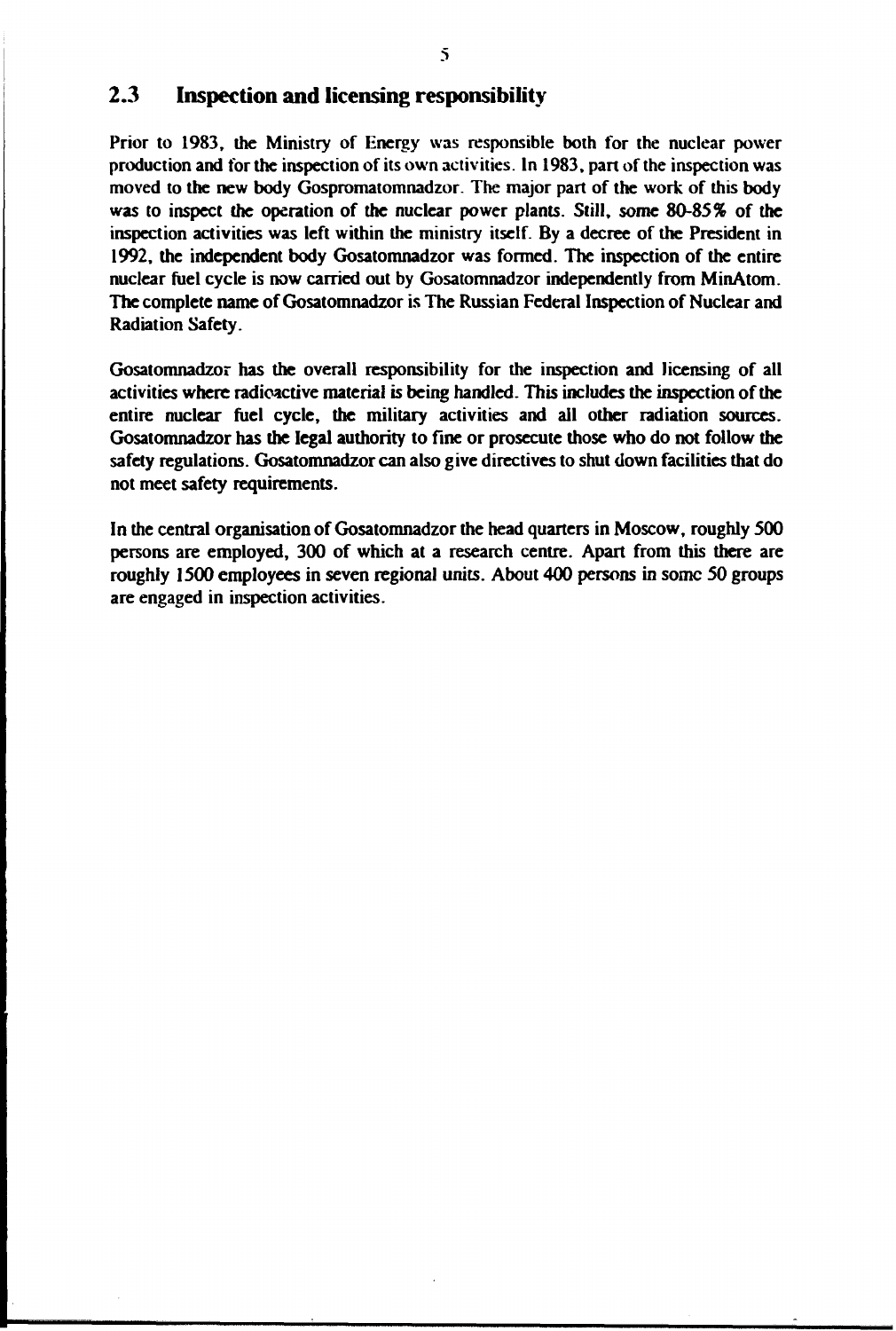# **3. Sources of radioactive waste in Russia**

# **3.1 General**

**The use of nuclear and radioactive material in Russia principally involves the following sectors of the society:**

- **Civilian power production,**
- **Nuclear propulsion of civilian and military vessels (icebreakers, submarines and surface combatants),**
- **Various uses within industry, research und medicine, and**
- **Military programmes (production of nuclear warheads, etc).**

**Due to the strategy chosen to be self-supporting in all parts of the nuclear power production, radioactive waste derives from all the many different types of facilities involved in a complete nuclear fuel cycle ranging from the mining of uranium to the reprocessing of spent nuclear fuel.**

**In Figure 3.1 the locations of the nuclear power plants and some other significant facilities handling nuclear and radioactive materials are indicated. On the map the catchment areas of the seas surrounding Russia are shown as coloured areas to indicate possible recipients for dispersion of radioactive leakages from the different facilities.**

**In the following an overview is given of different sources of radioactive waste in the Russian Federation. The production of nuclear weapons has not been included in this overview. This industry is described in the Nuclear Weapons Handbook [6].**

# **3.2 Civilian power production**

**The electricity production in Russia is based mainly on fossil fuel (roughly 75%) and hydro power (roughly 15%). The remaining 10% are covered by nuclear power. The consumption of nuclear-generated electricity is unevenly distributed over Russia. In the central European part and the north-western part it amounts to 20-25** *%.* **The consumption of electricity in Siberia and the far east is largely covered by fossil fuels like oil and gas with no or little contribution from nuclear power.**

**The commercial nuclear power production for civilian purposes started in the 1960-s, when the two first reactor units were installed [7]. About half of the currently operating units were commissioned during the 1970-s and the remaining half during the 1980s. Table 3.1 gives an overview of the reactors in Russia with years of commissioning and decommissioning indicated; see also the map in Figure 3.1 for the locations of the reactor sites.**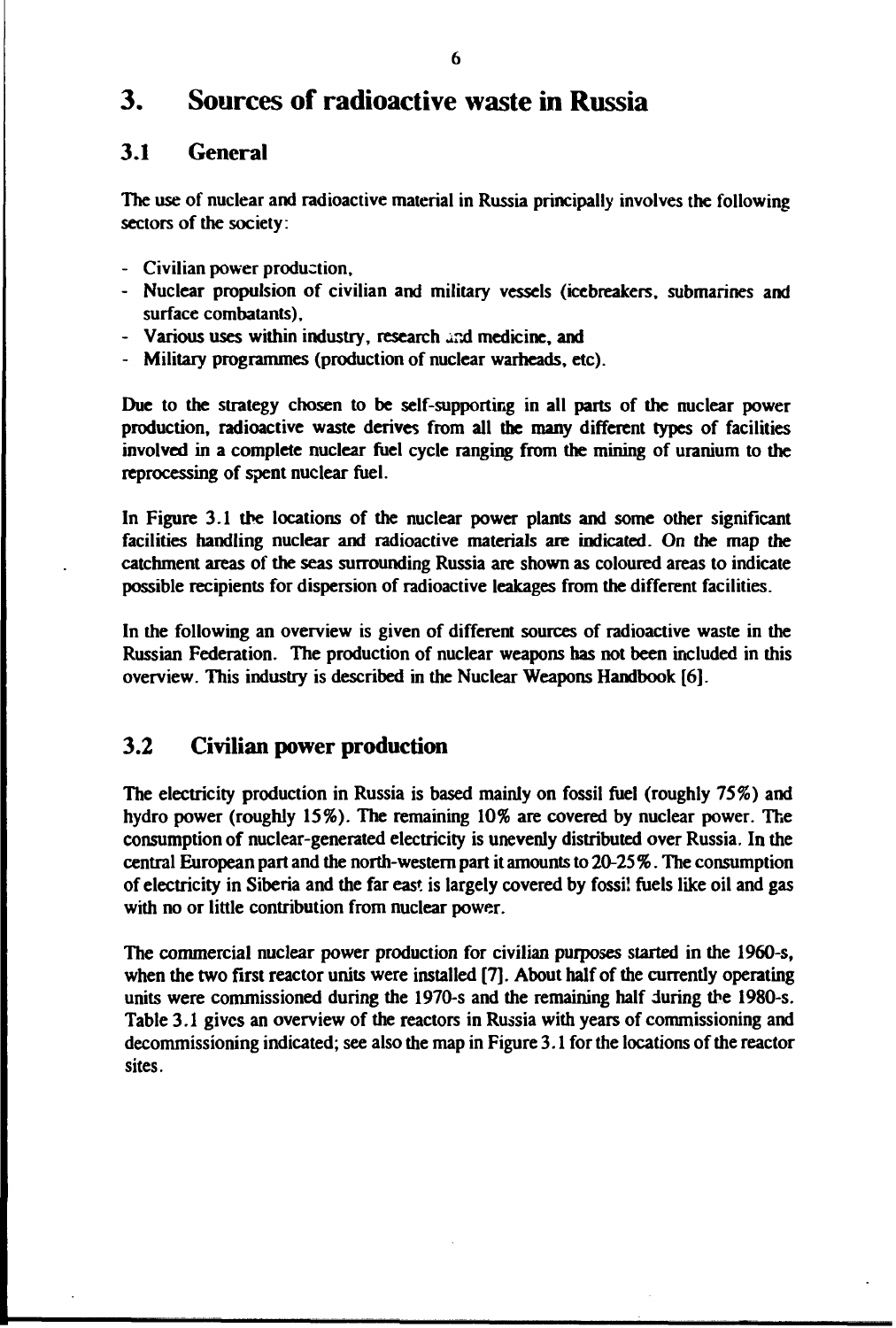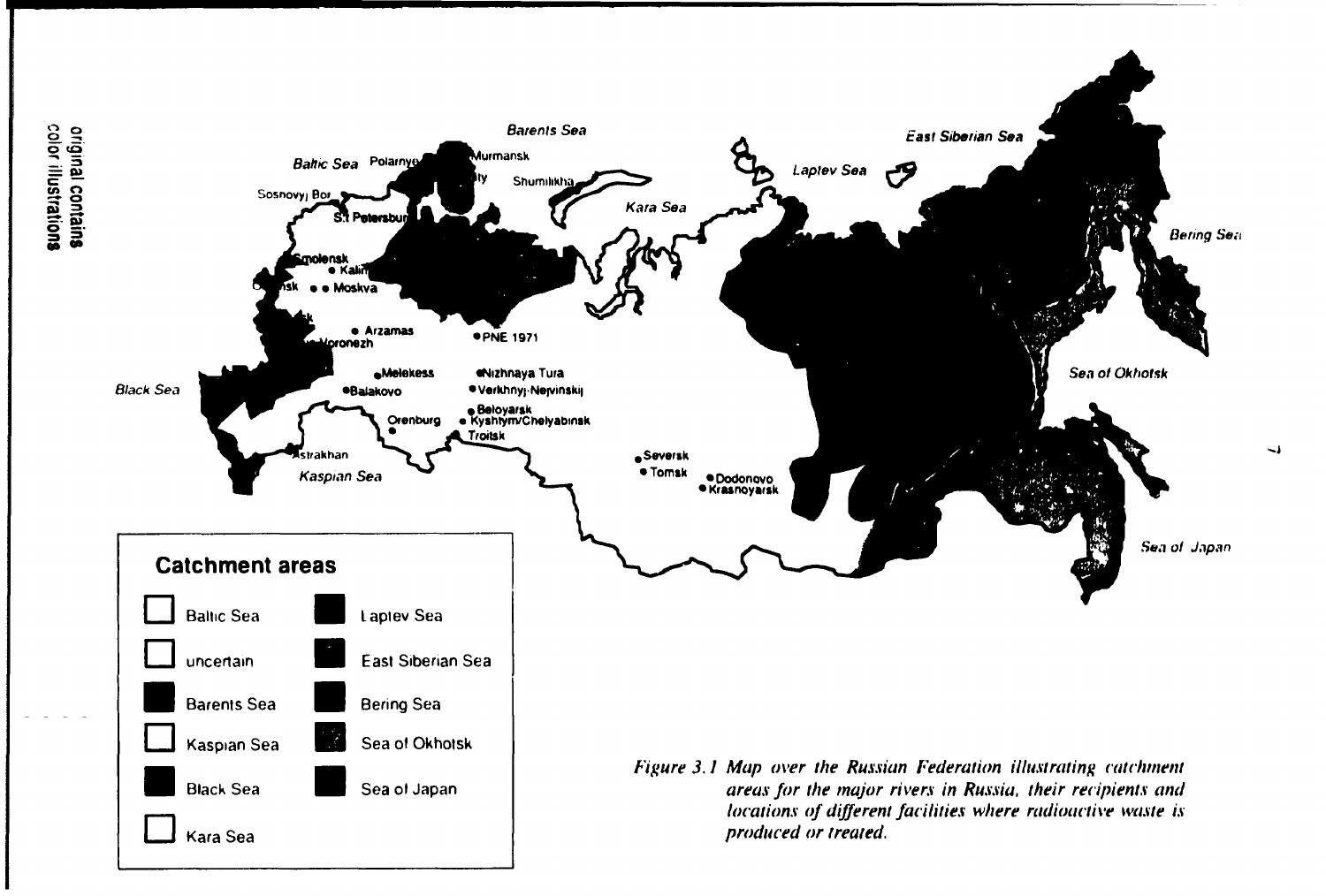During and after the build-up period by the end of the 1960-s, the following three reactors **types were abandoned after research, testing and evaluation**

- **the 0.750 MW Abrus prototype at the Melekess research centre at Dimitrovgrad which was cooled and moderated by a hydrocarbon and reached full power in 1963.**
- **BWRs. the first of which came into service at Melekess in 1966. and**
- **graphite-moderated pressurised water reactors: six 100-MW units at Tro-t.4 ' Western Siberia were commissioned between 1958 and 1962 using enriched u ain. i fuel.**

From the 1960-s and onward, three reactor designs have been developed on a major **industrial scale:**

- **RBMK graphite-moderated reactors in which boiling water flows through pressurised** tubes containing enriched uranium fuel. Two units of 100 MW<sub>c</sub> and 185 MW<sub>c</sub> **commissioned at Beloyarsk in the rnid 1960-s. paved the way for the development ot major power reactors comprising twin 1000-MW<sub>c</sub> units. Four 11-MW<sub>c</sub> reactors in Bilibino (East Siberia) were commissioned in the mid 1970-s to generate electricity and feed a district heating network:**
- **WWER reactors (pressurised-water reactors) were initially developed for propulsion of icebreakers and submarines. Following two reactors commissioned at Novc** Voronezh in the 1960-s, the capacities adopted for the plant series was 440 MW<sub>c</sub> and **1000 MW<sub>c</sub>:**
- Fast breeder reactors using plutonium as fuel and liquid sodjum as coolant. The first reactor was Obninsk BR5, a 5-MW<sub>c</sub> loop-type reactor that was commissioned in 1954. Another reactor is the 550-MW<sub>r</sub> BN 600 plant commissioned at Beloyarsk in 1980. **This pool-type reactor is one of the most powerful breeder reactors in the world. An intermediate-size fast breeder reactor is located at Shevchenko on the eastern shore of the Caspian Sea in Kazakhstan.**

**As of today, there are 9 nuclear power plants with 29 units in operation in Russia. Their** total capacity is about 20 500 MW<sub>c</sub>. In addition. 4 units (two at Beloyarsk and two at **Novo Voronezh) have been decommissioned.**

**Out of the operating 29 units, 15 are of RBMK type. 13 are of WWER type, and one is a fast breeder reactor. As a majority of the units currently in operation were started** during the 1970-s and the 1980-s and have an expected life-time of 30 years, they are **likely to be shut down by the second decade of the next century. Plans exist for a continued exploitation of nuclear power. This is described below in Section 4.2.4.**

**Apart from the reactors, the fuel cycle in Russia comprises facilities for uranium mining, fuel fabrication, spent-fuel storage and spent-fuel reprocessing including vitrification of hieh-level waste.**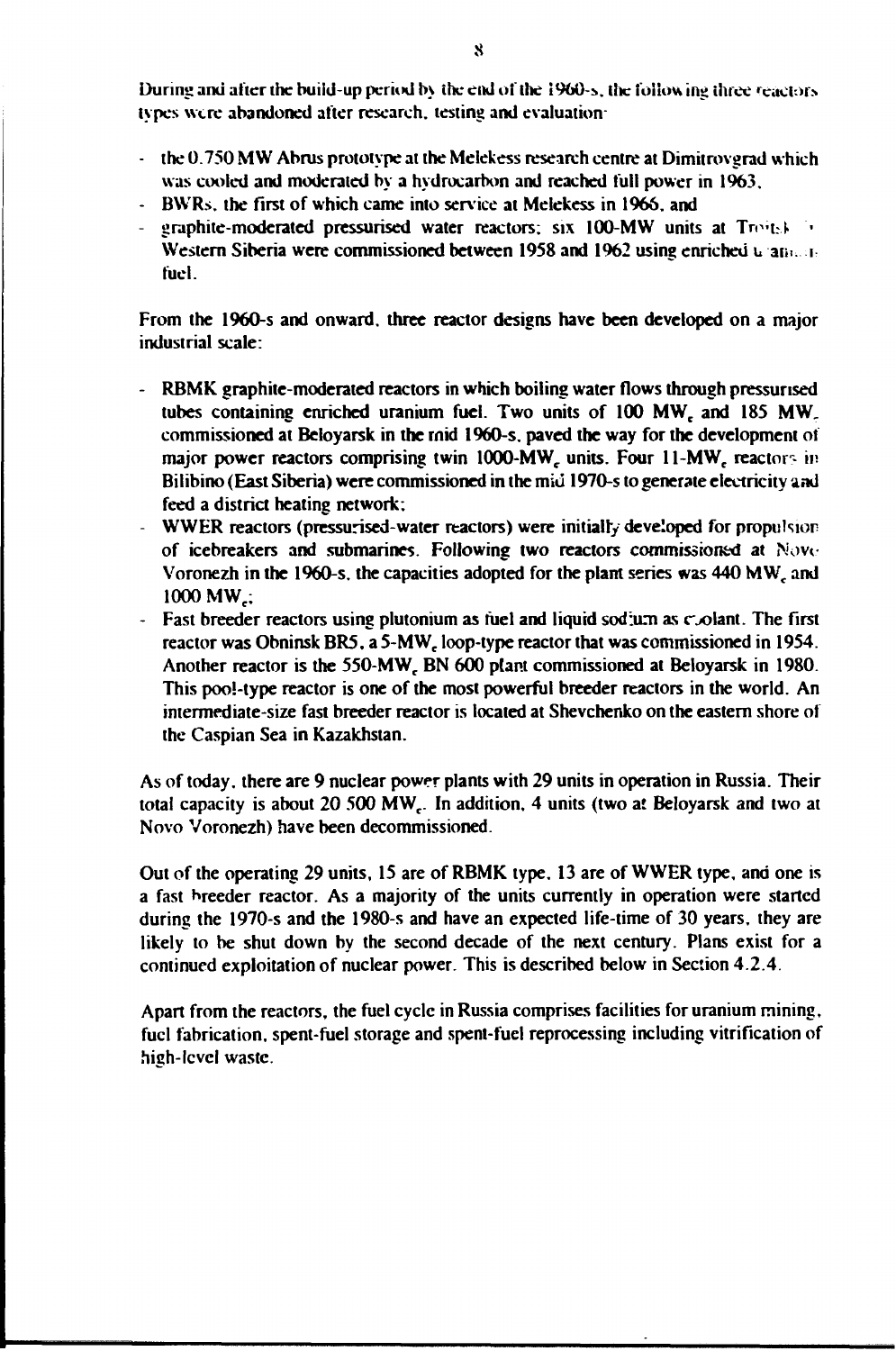| Power plant           | Reactor<br>type | Capacity<br>MW. | Year of<br>commissioning | Year of<br>decommissioning |
|-----------------------|-----------------|-----------------|--------------------------|----------------------------|
| Beloyarsk 3           | <b>BN</b>       | 600             | 1980                     | 2010                       |
| <b>Bilibino</b> I     | <b>RBMK</b>     | 11              | 1974                     | 2004                       |
| <b>Bilibino 2</b>     | <b>RBMK</b>     | 11              | 1974                     | 2004                       |
| <b>Bilibino 3</b>     | <b>RBMK</b>     | $\mathbf{11}$   | 1975                     | 2005                       |
| <b>Bilibino 4</b>     | <b>RBMK</b>     | 11              | 1976                     | 2006                       |
| Kursk i               | <b>RBMK</b>     | 1000            | 1976                     | 2006                       |
| Kursk <sub>2</sub>    | <b>RBMK</b>     | 1000            | 1979                     | 2009                       |
| Kursk <sub>3</sub>    | <b>RBMK</b>     | 1000            | 1983                     | 2013                       |
| Kursk 4               | <b>RBMK</b>     | 1000            | 1985                     | 2015                       |
| Leningrad 1           | <b>RBMK</b>     | 1000            | 1973                     | 2003                       |
| Leningrad 2           | <b>RBMK</b>     | 1000            | 1975                     | 2005                       |
| Leningrad 3           | <b>RBMK</b>     | 1000            | 1979                     | 2009                       |
| Leningrad 4           | <b>RBMK</b>     | 1000            | 1981                     | 2011                       |
| Smolensk 1            | <b>RBMK</b>     | 1000            | 1982                     | 2012                       |
| Smolensk <sub>2</sub> | <b>RBMK</b>     | 1000            | 1985                     | 2015                       |
| Smolensk <sub>3</sub> | <b>RBMK</b>     | 1000            | 1990                     | 2020                       |
| Balakovo 1            | <b>WWER</b>     | 1000            | 1985                     | 2015                       |
| Balakovo 2            | <b>WWER</b>     | 1000            | 1987                     | 2017                       |
| Balakovo 3            | <b>WWER</b>     | 1000            | 1988                     | 2018                       |
| Balakovo 4            | <b>WWER</b>     | 1000            | 1993                     | 2023                       |
| Kalinin 1             | <b>WWER</b>     | 1000            | 1984                     | 2014                       |
| Kalinin <sub>2</sub>  | <b>WWER</b>     | 1000            | 1986                     | 2016                       |
| Kola 1                | <b>WWER</b>     | 440             | 1973                     | 2003                       |
| Kola 2                | <b>WWER</b>     | 440             | 1974                     | 2004                       |
| Kola 3                | <b>WWER</b>     | 440             | 1981                     | 2011                       |
| Kola 4                | <b>WWER</b>     | 440             | 1984                     | 2014                       |
| Novo Voronezh 3       | <b>WWER</b>     | 440             | 1971                     | 2001                       |
| Novo Voronezh 4       | <b>WWEP.</b>    | 440             | 1972                     | 2002                       |
| Novo Voronezh 5       | <b>WWER</b>     | 1009            | 1980                     | 2010                       |

 $\overline{ }$ 

*Table 3.1 Overview of the nuclear power plants in Russia, see Figure 3.1 for locations.*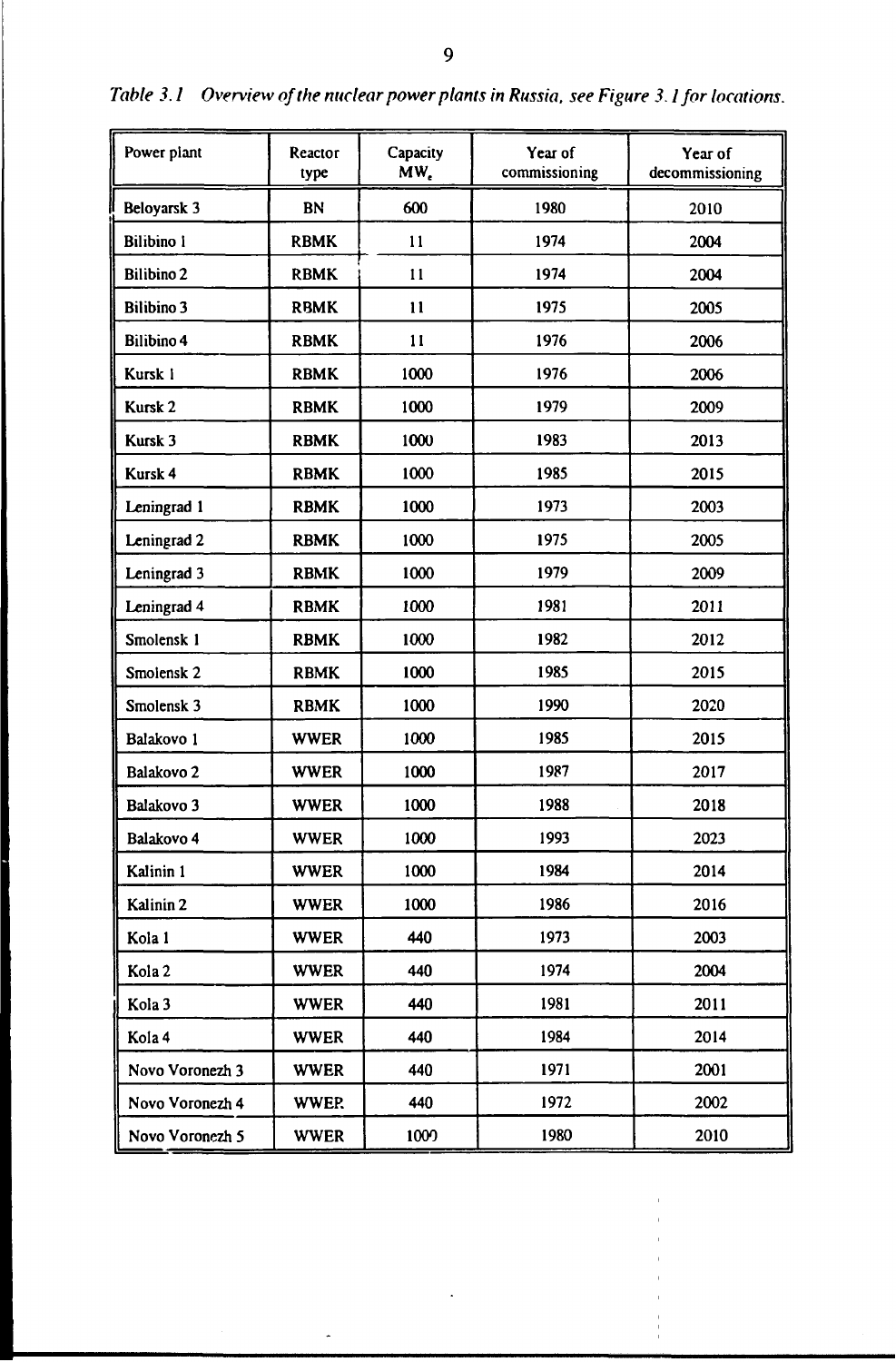The uranium mines exploited by the USSR authorities were largely located in the southern republics of the union outside of the present Russian territory [2]. The only uraniumproducing corporation in Russia is the Priargunska Mining Chemical Combine in the Streltsov area east of the Lake Baikal. Although Russia's geology is poorly investigated, it is believed that significant ore bodies can be found within the borders of Russia.

Enrichment of uranium takes place at least at four sites [6]; the Ural Electrochemical Combine (Sverdlovsk-44) near Verkh-Neyvinsk, the Siberian Chemical Combine (Tomsk-7), the Electrochemical Combine (Krasnoyarsk-45) and the Electrolysing Combine at Angarsk north of Irkutsk near Lake Baikal. The plants at Sverdlovsk-44 and Angarsk are the only plants capable of converting yellowcake to uranium hexafluoride which is used as feed in the enrichment plants.

The fuel used in the power production reactors is manufactured at three principal fuel fabrication facilities. Enriched uranium hexafluoride is transported to the Ul'binsky Metallurgical plant at Ust'-Kamenogorsk (Kazakhstan) where it is reduced to uranium dioxide powder which is subsequently granulated, compacted into pellets and sintered. Most of the UO<sub>2</sub>-powder and pellets used in Soviet-designed power reactors are produced at Ust'-Kamenogorsk.

The pellets are shipped from Ust'-Kamenogorsk to the Khimconcentrate Plant in Novosibirsk and to the Machine Building Plant in Electrostal 30 km east of Moscow where fuel pins and assemblies for WWER 440/1000, RBMK, ship reactors and research reactors are produced. The annual production comprises 4 000 assemblies for Russian reactors and 5 000 assemblies for foreign Soviet-built reactors.

The design of the back-end of the fuel cycle varies depending on the fuel type. The fuel from WWER-440 reactors, ship reactors, research reactors and fast breeder reactors is intended to be reprocessed at the Mayak Combine at Chelyabinsk-65. The fuel from the WWER-1000 plants is planned to be reprocessed at the RT-2 reprocessing plant which is under construction at Krasnoyarsk-26. At the RT-2 site a spent-fuel storage facility is operating and receives fuel from the WWER-1000 reactors.

Due to the low enrichment of the fuel for the RBMK reactors, there are no plans to reprocess this fuel. It is currently stored in pools at the reactor sites. These pools are designed to host the fuel for up to 30 years. There are plans to build a federal storage facility that could host the fuel for 80-100 years. This facility would be based on the dry storage concept.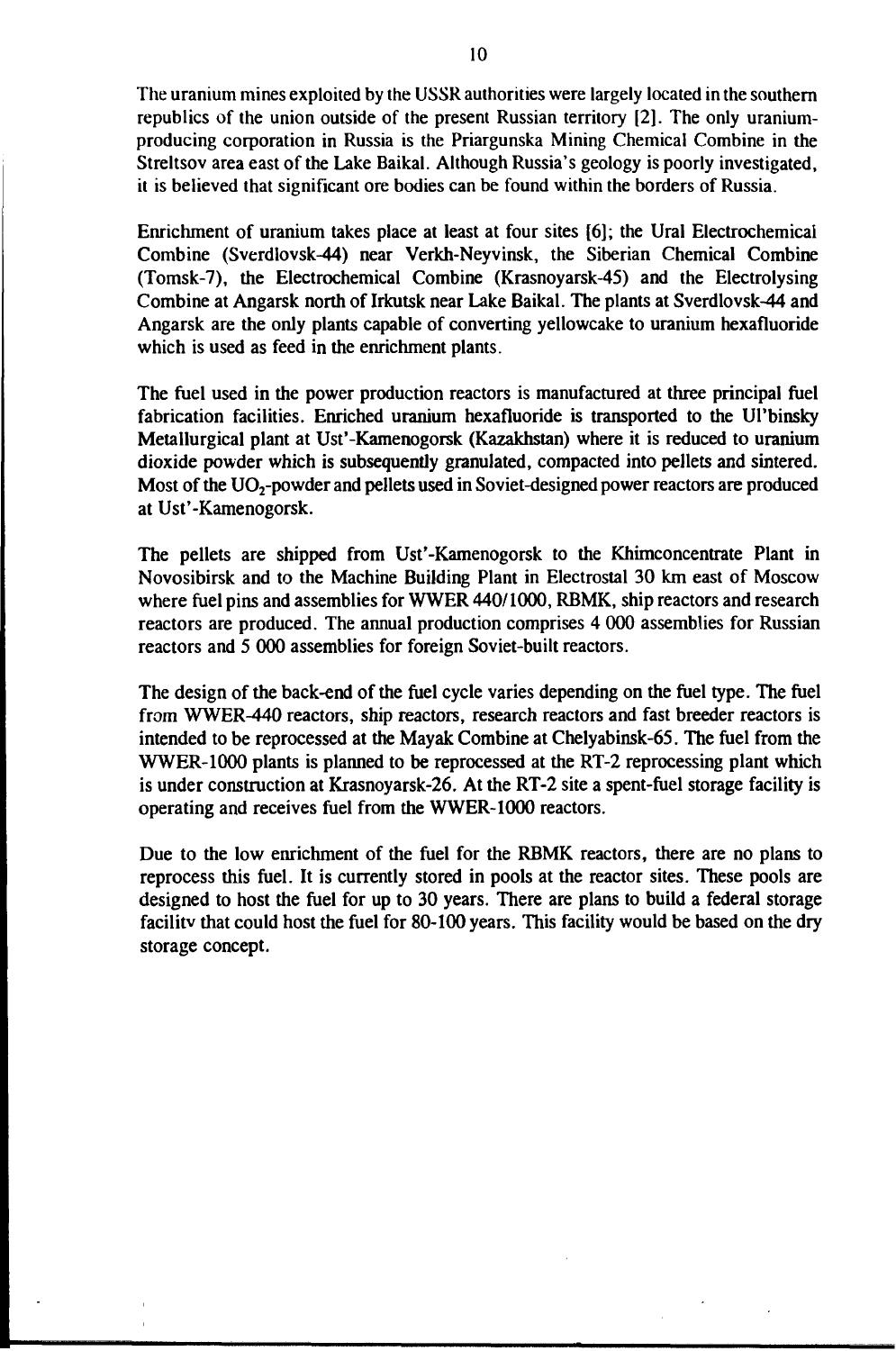# 3.3 Nuclear propulsion of civilian and naval vessels

Fleets of ice breakers and military vessels equipped with nuclear reactors for propulsion contribute to the production of nuclear waste. The three major base areas for these fleets are on the Kola peninsula, on the Kamchatka peninsula and in the Vladivostok area.

At the peak of its activities the Soviet navy operated more than 300 reactors installed on nuclear submarines and surface combatants [6]. According to [8] a total of 457 reactors have been installed on naval vessels, 8 on cruisers of the Kirov class and the rest on different types of submarines, from 1957 through 1993. Most of the vessels are powered by dual reactors. The capacities of these reactors have been estimated to be 185 and 370  $MW<sub>th</sub>$  [6] depending on the type of vessel.

The activities of the navy are decreasing and some of the reactors have been decommissioned. It is estimated [8] that about 100 operating nuclear submarines currently are based at the largest base area on the Kola peninsula. In addition, about 60 phased out submarines have been laid up at these bases.

The number of operating civilian nuclear powered ships is currently 8 and one more icebreaker is ordered [8]. Each ship is equipped with one or two reactors in the capacity range 135-170 MW<sub>th</sub>.

# 3.4 Various uses within industry, research and medicine

Within the former USSR the use of radioactive substances for various industrial, research and medical purposes has been widespread. For example, there are about 75 research nuclear reactors in operation, shut down or under construction [4]. Furthermore, in excess of 2000 organisations in the central parts of Russia through their every-day activities create low and intermediate-level waste that needs to be managed in an appropriate manner [10]. According to [15] as many as 130 000-200 000 organisations in the former USSR use different types of radiation sources.

The radioactive waste from industry, research and medicine is collected, stored and treated in 15 special plants, Special Combines or Spetskombinats. Up to 1994 the responsibility for the Special Combines is within the State Committee for Municipal Economy. At the same time these facilities are subordinate organisations to the local administrations. The Russian government is presently considering the question of transfer of responsibility for Special Combines to the Moscow facility as it has the best possibilities and the greatest operational experience.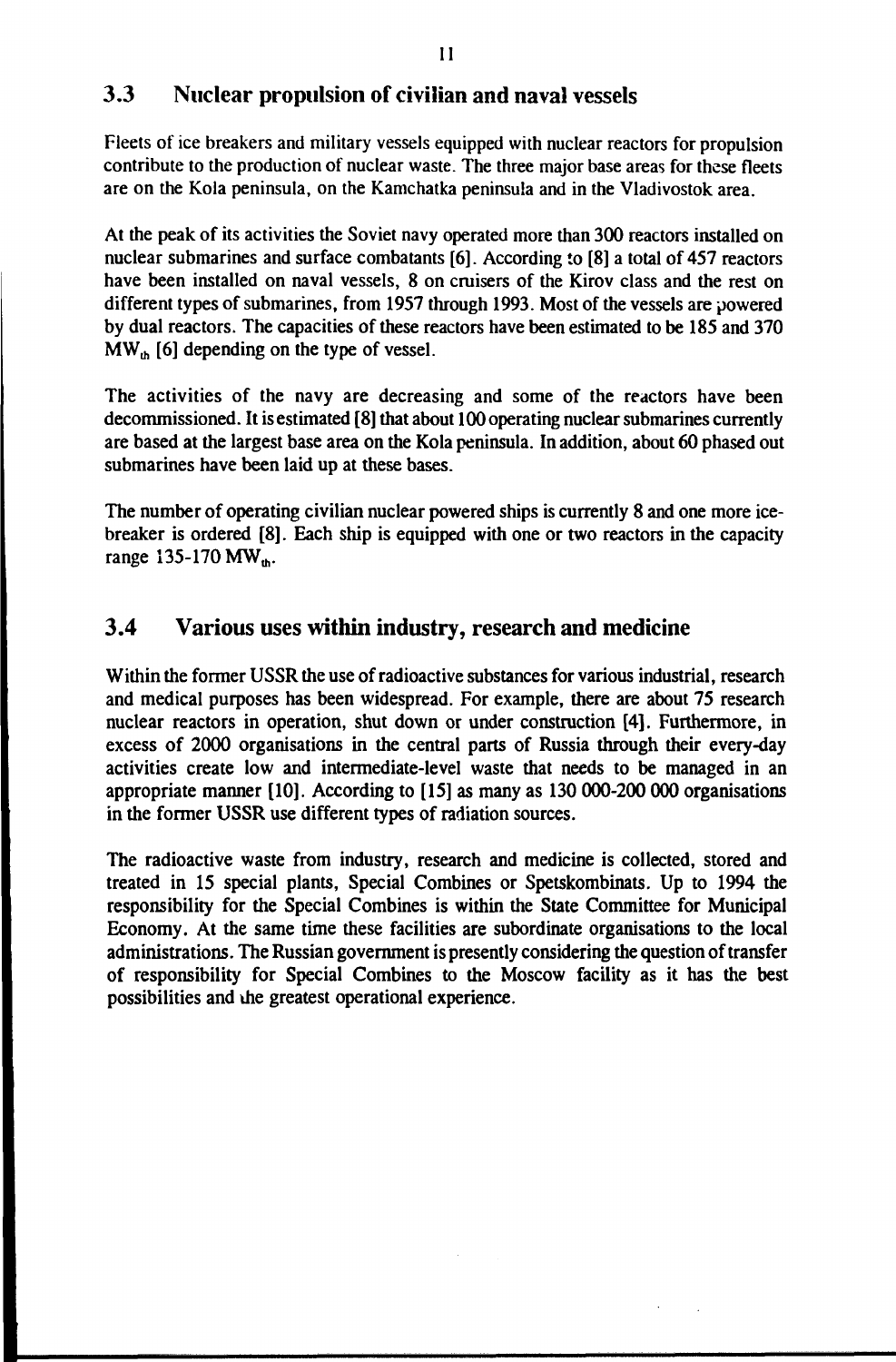# **4. Waste amounts and handling system**

# **4.1 General**

In this chapter an overview is given of the waste amounts generated by the nuclear power production, by the use of nuclear-powered ships as well as from various industrial, medical and research applications. The chapter also gives a very brief description of the technological system for the management of the waste generated.

# **4.2 Civilian power production**

## 4.2.1 Introduction

The principles for treating different types of spent nuclear fuel in Russia have been described in Section 3.2. In the present section further details of the treatment and management of wastes from the fuel cycle are given. The emphasis has been put on wastes arising from the treatment of spent fuel and from the operation of reactors. Table 4.1 gives an overview of the estimated total amounts of waste from various sources in Russia [2]. There are of course large uncertainties associated with some of the data in the table.

#### 4.2.2 Spent fuel and waste from reprocessing

The spent fuel from WWER-440 plants is kept in pools at the power plants for cooling period of about three years being transported to the Mayak Combine at Chelyabinsk-65 for reprocessing. The period during which the spent fuel is kept in pools at Mayak is decided by the technological scheme for each fuel batch.

The Mayak plant is also used for the reprocessing of spent fuel from the fast breeder reactors at the Beloyarsk plant and at Shevchenko in Kazakhstan, as well as for reprocessing of spent fuel from icebreaker reactors and from reactors on nuclear naval ships [6]. Spent fuel from reactors in former USSR-republics, from former eastern Europe, and from Finland, is also reprocessed at Mayak. The uranium that is obtained as a result of the reprocessing is used for the production of fuel for the RBMK-reactors. The plutonium obtained is stored on the site.

The spent fuel from the WWER-1000 plants is partly stored at the power plants and, since 1985, partly at Krasnoyarsk-26 where the RT-2 reprocessing plant is under construction. This type of fuel cannot be reprocessed at Mayak because the design of the fuel elements is incompatible with the equipment installed at Mayak.

The construction of RT-2 was first halted in 1989 following a decision by the Ministry for Nuclear Science. This decision was prompted by strong local opposition against the plans to dispose of liquid high and intermediate-level waste in deep geological formation. A completely new system for the treatment of high-level waste was designed, including vitrification and subsequent controlled storage of the vitrified waste.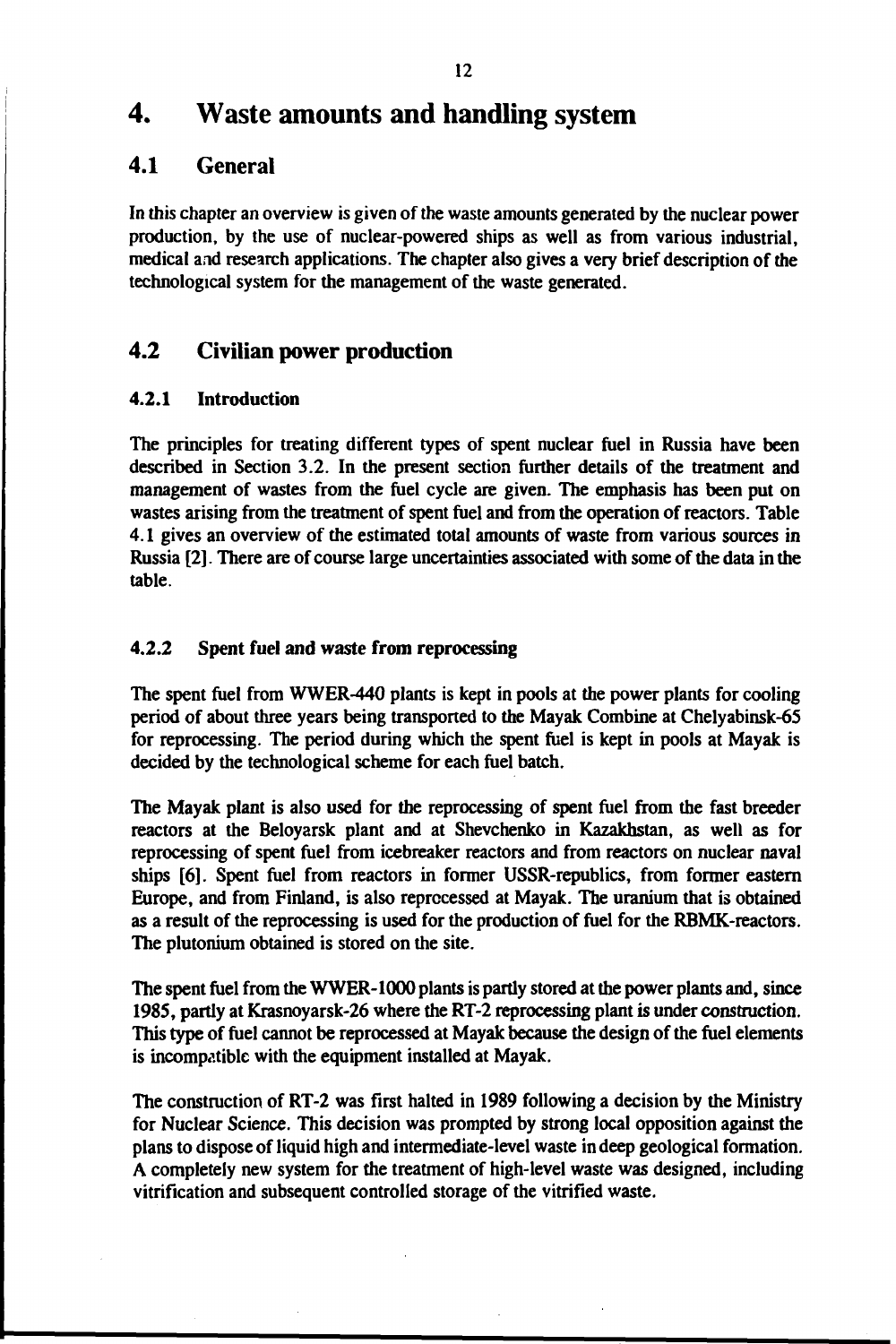| Source                                               | Type of waste (L, S, Sol)                                                                     | <b>Activity class</b>   | Amounts<br>$(m3, \text{ tonnes})$ | Activity (Ci) | Place of storage                                 |
|------------------------------------------------------|-----------------------------------------------------------------------------------------------|-------------------------|-----------------------------------|---------------|--------------------------------------------------|
| Uranium mines                                        | Ore waste (S)                                                                                 | <b>LLW</b>              | 60 000 000                        | 600 000       | Mine tailings                                    |
| Enrichment plants                                    |                                                                                               | <b>LLW</b>              | 1 600 000                         | 93 000        | Open storage                                     |
| Power plants                                         | L                                                                                             | LLW, ILW                | 83700                             | 40 000        | At all power plants                              |
|                                                      | s                                                                                             | LLW, ILW                | 67300                             | 1 500         | At all power plants                              |
|                                                      | Bitumenised (Sol)                                                                             | LLW, ILW                | 12000                             | 2000          | At the power plants Leningrad and Kalinin        |
|                                                      | Spent RBMK-fuel                                                                               | <b>HLW</b>              | 5 3 2 5                           | 350 000 000   | At NPP                                           |
|                                                      | Spent WWER-440 fuel                                                                           | <b>HLW</b>              | 940                               | 200 000 000   | At NPP for three years prior to reprocessing     |
|                                                      | Spent WWER-1000 fuel                                                                          | <b>HLW</b>              | 1 100                             | 150 000 000   | Partly at NPP and partly at Krasnoyarsk (RT-2)   |
| Reprocessing plants including<br>military activities | Spent fuel from WWER-440,<br>BN-350, BN-600                                                   | <b>HLW</b>              | 3 500                             | 9 500 000     | Mayak Combine at Chelyabinsk                     |
|                                                      | Vitrified high-level waste from<br>reprocessing of WWER-440, BN-<br>350 and BN-600 fuel (Sol) |                         | 1000                              | 150 000 000   | Mayak Combine at Chelyabinsk                     |
|                                                      | L                                                                                             | ILW. HLW                |                                   | 550 000 000   | Mayak Combine at Chelyabinsk, steel tanks        |
|                                                      | L                                                                                             | <b>ILW</b>              |                                   | 125 000 000   | Mayak Combine at Chelyabinsk, Lake Karachay      |
|                                                      | Equipment, construction material (S)                                                          | LLW. ILW.<br><b>HLW</b> | 730 000                           | 12 000 000    | Mayak Combine at Chelyabinsk, solid waste burial |
|                                                      | L                                                                                             | <b>ILW</b>              |                                   | 126 000 000   | SChK at Tomsk, basins                            |
|                                                      | L                                                                                             | <b>HLW</b>              |                                   | 400 000 000   | SChK at Tomsk, rock caverns                      |
|                                                      | L                                                                                             | $\bullet$               |                                   | 8 400 000     | <b>GChK at Krasnoyarsk</b>                       |
|                                                      | L                                                                                             | <b>HLW</b>              |                                   | 500 000 000   | GChK at Krasnoyarsk, rock caverns                |

*Table 4.1 Broad overview of sources to radioactive waste and the amounts and activities of the waste from these sources.*

Notes: L means liquid waste, S means solid waste, Sol means solidified waste, LLW means low level waste, ILW means intermediate level waste, HLW means high level waste; GChK means Mining-chemical Combine at Krasnoyarsk-26, SChK **means** Siberian Chemical Combine at Tomsk-7.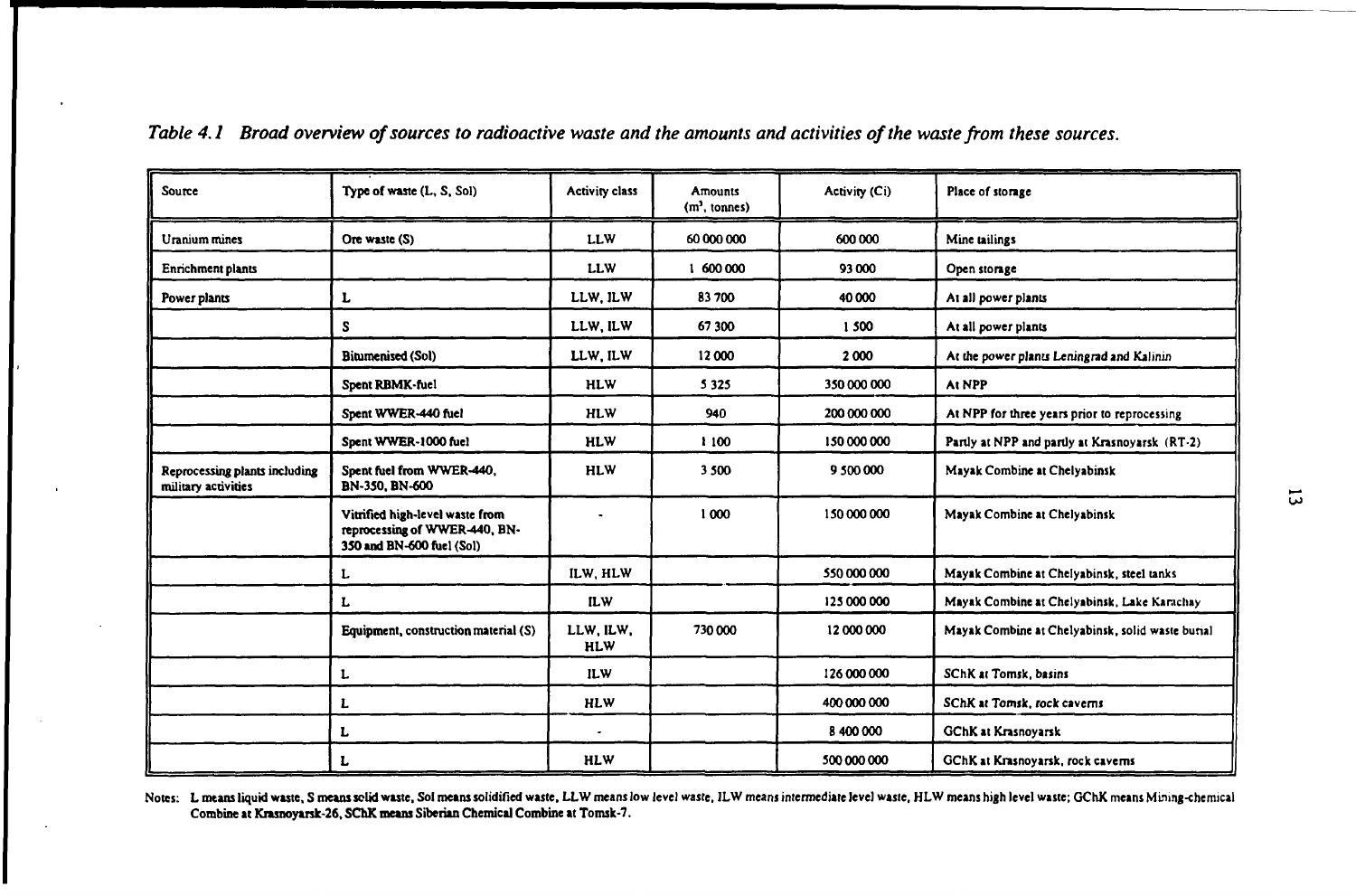Due to a lack of financial resources the construction ot RT-2 was stopped again at the beginning of 1991, and it was decided to preserve the construction site for 5 years. It has been estimated that the available storage capacity of roughly 6000 tonnes at the site will be sufficient until the year 2004-2005.

Due to the low residual enrichment of the spent RBMK-fuel, there are currently no plans to reprocess this fuel. The spent fuel from RBMK-reactors is stored for 3-5 years in pools located in the reactor hall. After this initial cooling period the fuel is transferred to pools in separate storage buildings on the reactor sites [14]. Such storage facilities are in operation at the Leningrad and Kursk nuclear power plants and under construction (1993) at Smolensk [6]. The storage capacity of the current facilities is 17 500 fuel elements per power plant corresponding about 2000 tonnes which is sufficient for 10 years operation of a plant with four RBMK-1000 units. Plans exist to expand the current facilities to allow for 30 years of storage time.

There are plans to construct a federal storage with air cooling of the spent fuel. This facility will be designed for a storage time of 80-100 years. This extended dry storage of the spent RBMK-fuel is intended to give time to decide on the ultimate fate of the fuel. MinAtom currently favours final disposal of the spent RBMK-fuel in permafrost. It is believed that it would be easier to get political acceptance for such disposal at Novaya Zemlya than in northern Siberia.

The fuel elements in the RBMK-reactors have a length of about 11 m. There are currently no transportation casks available that are licensed for transportation of such long fuel elements on public roads. The RBMK-fuel assemblies are designed to make it possible to cut them in halves to reduce their lengths and facilitate the transportation.

The liquid high-level waste from reprocessing of fuel from WWER-440, BN-350 and BN-600 is being stored at the Mayak Combine in single walled steel tanks housed in steellined concrete canyons [6]. The total number of tanks at Mayak is reported to be 99. Since the waste from the reprocessing of civilian spent fuel is mixed with waste from military activities, it has been difficult to get a good handle on the waste volumes and activities in store. The data in Table 4.1 have been gathered from [2], [6] and [10]. The table has also been commented by MinAtom.

A vitrification facility is in operation at the Mayak Combine. At the start of the operation of the first facility in 1986 mainly waste with a high aluminium content, probably from highly enriched fuel from naval reactors, was solidified. In the current facility, which was put into production on 25 Juns 1991, waste from reprocessing of fuel from BN-reactors and WWER-440 reactors has been treated.

The glass produced in the vitrification process is a phosphate glass. It is cast into 200 1 metal vessels. Subsequent to cooling, three such vessels are put together in a metal container (0.63 m diameter and 3.4 m height). The activity concentration in the glass is currently about 400 Ci/1. With the present capacity of 1 tonne of glass per day it will take approximately 10 years to solidify the liquid high-level waste stored at Mayak.

The glass blocks are planned to be disposed of in either granite or salt. Suitable sites are being looked for in the southern Ural area.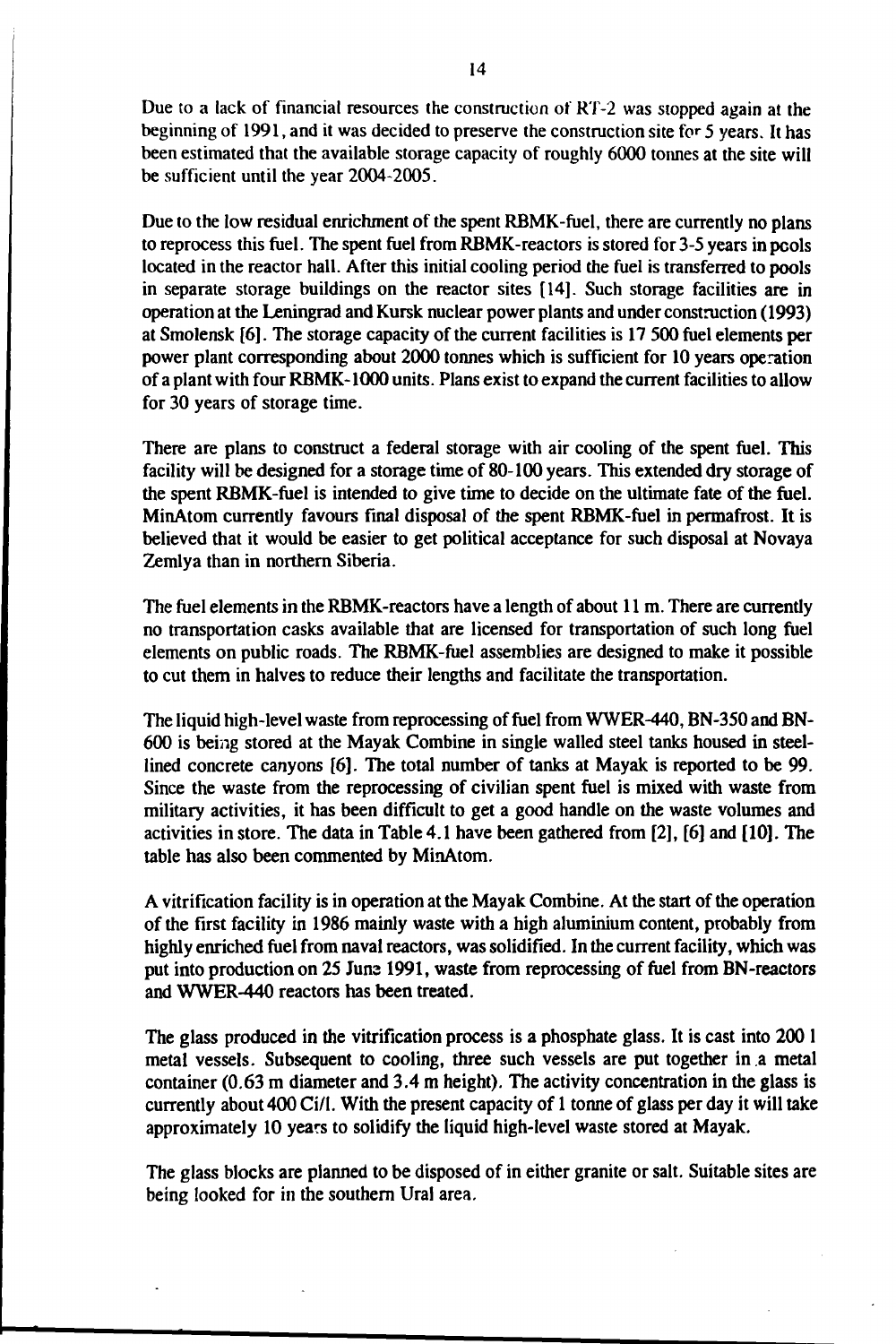At the Mayak Combine there are 227 solid waste burial sites comprising an area of 30 ha (the sites occupy 21.3 ha) [6,10]. The total volume of waste disposed is approximately 730 000  $\mathrm{m}^3$ . The waste disposed of at these sites is a mixture of HLW (25 000 tonnes), ILW (350 000 tonnes) and LLW (150 000 tonnes). The metallic waste constitutes 30% of this waste amount. The total activity content of about 450 PBq is totally dominated by the HLW. The solid waste is normally dumped into the burial sites because of a lack of proper conditioning methods.

About 10 of these sites still receive waste. The sites are usually located where the groundwater table is at least 4 m below the bittom of the burial. The LLW and ILW are disposed in trenches dug in the ground. After being filled, the trenches are covered with clay to reduce the infiltration of rain water. The bottom and walls of the trenches are lined with clay in order to give further hydraulic isolation. The solid HLW is placed in concrete structures that are hydraulically tightened with bitumen, steel and clay linings. These HLW burials are equipped with monitoring equipment and signalling systems.

It is well known (e.g. [6,8,10,11]) that the operation of the radiochemical complexes in the south Ural region and in Siberia has caused substantial radioactive contamination of the environment, in particular of the Ob and Yenisey river systems. Most of the contamination took place during the 1940-s and 1950-s when radioactive waste from the plants were discharged directly into adjacent rivers and lakes. It has been estimated [12,13] that the rivers Ob and Yenisey have discharged roughly 1200 TBq of  $^{90}Sr$  and <sup>137</sup>Cs to the Kara Sea. The sources of this activity are the discharges from the radiochemical plants in the river catchment areas and the wash-out from land areas contaminated by accidents such as the Kyshtym (1957), the Lake Karachay (1967) and the Chernobyl (1986) accidents. Moreover, it is known that radioactivity infiltrates into the groundwater system from Lake Karachay that is used by the Mayak Combine as a storage reservoir for intermediate-level waste [ 10]. The contaminated groundwater system covers 80 km<sup>2</sup> and the contamination front moves some 80 m per year. Ongoing remedial activities including filling the lake med soil are primarily designed to avoid dispersion of radioactivity by wind erosion rather than to protect the groundwater system.

Liquid high and intermediate-level waste has been disposed of by injecting it into deep groundwater aquifers at least at three sites within Russia. The concept is based on injection into pervious geological layers overlain by hydraulically tight clays. The actual volumes and activity contents of the wastes injected are unknown. According to information from MinAtom, the waste injected at the above mentioned sites has had an activity content of less than 37 GBq/1. It has been claimed by MinAtom that evidence from more than 30 years of environmental monitoring show that the deep injection method is ecologically safe. There is currently no international consensus on this view.

At the Mining Chemical Combine at Krasnoyarsk-26 injection is performed into an aquifer at a depth of about 270 m [6,10] at the so called northern testing ground which is to be closed down by the year 2000. Specialists employed at the plant have said that there are no plans of abandoning this disposal scheme before the year 2000. At the Siberian Chemical Combine at Tomsk-7 injection into a formation at 180-210 m depth has taken place. The town with its 500 000 inhabitants gets part of its water supply from wells that are 240-260 m deep. It cannot be excluded that the injected radioactive waste finds its way to the aquifer constituting the water supply. According to MinAtom, injection of liquid waste has also taken place at Dimitrovgrad in the Volga region.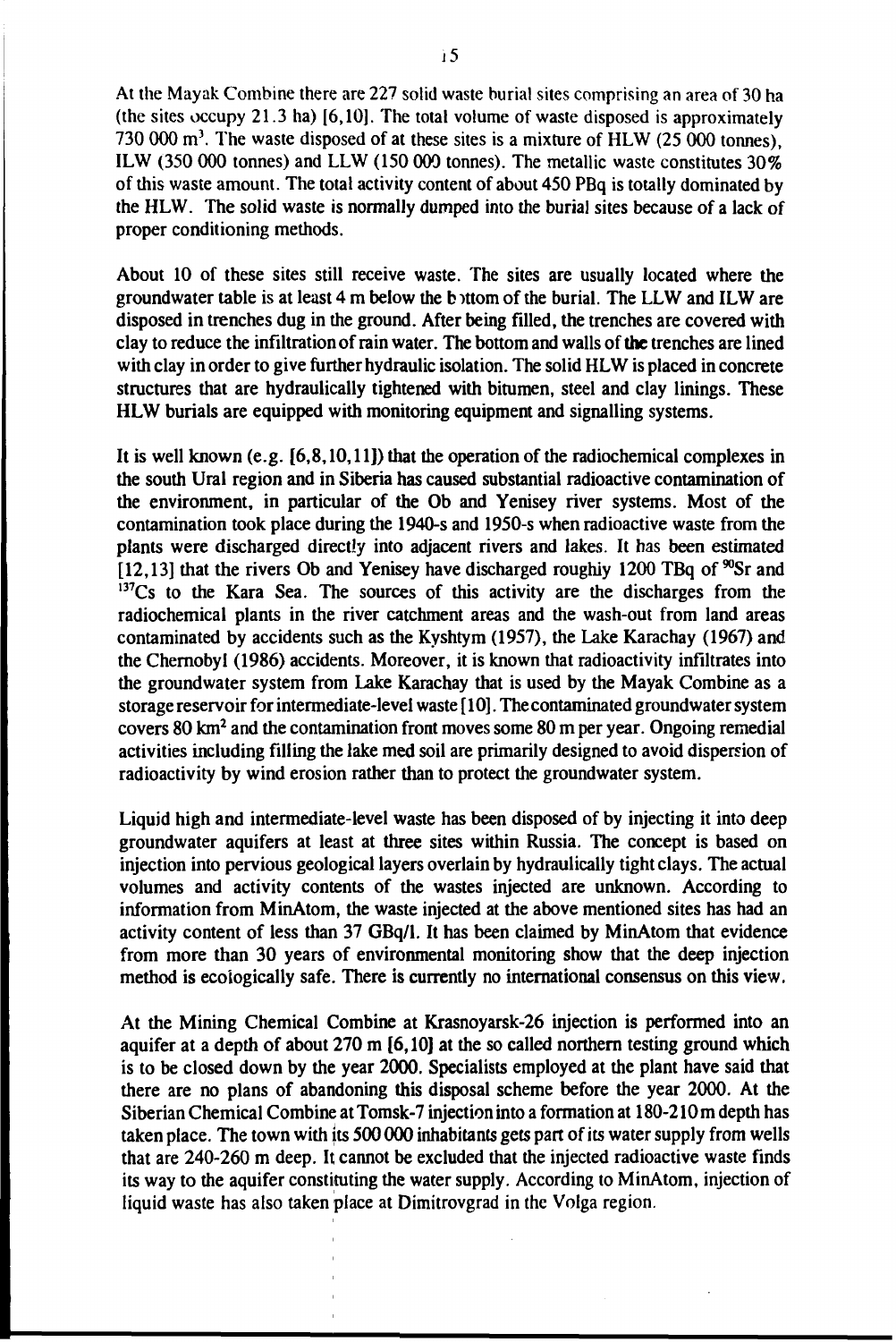## 4.2.3 Low and intermediate-level waste from the power plants

The radioactive waste generated at the power plants mainly consists of low and intermediate level waste with half-lives less than 30 years. The waste is either liquid or solid. At all the power plants there are either existing or planned facilities for the storage or treatment of both the liquid and solid low level waste. The types of facilities for the local treatment of the low and intermediate level liquid and solid waste at the different power plants are shown in Tables 4.2 and 4.3, respectively. Tables 4.4 and 4.S show the waste amounts stored and the fraction of the storage capacity utilised. The tables also include a column indicating the percentage of the theoretical operational life-time that the power plant has been in operation. This value is intended to give an impression of the future amounts of waste to be expected from the power plant in question.

The liquid waste is stored in special tanks of stainless steel located on the site of the power plant. The waste is then transferred from the storage tanks for evaporation followed by bitumenisation. The bitumenised waste is stored on the NPP site either in special containers or in 2001 iron drums.

A solidification process based on cementation has been developed by the Bochvar institute. This process has not yet been implemented at any reactor. Since cementation is regarded as a safer solidification method than bitumenisation, plans exist to implement cementation at most power plants.

Solid low and intermediate-level waste is collected in storage facilities on the sites of the power plants. It is kept without packaging in special storage compartments of reinforced concrete. In these compartments, low-level, intermediate-level, high-level and burnable wastes are stored separated from each other.

In all, the amounts of low-level and intermediate level waste that will be produced at the nuclear power plants up to the year 2010 can be estimated to roughly 700 000  $m<sup>3</sup>$  as liquid waste and roughly 500 000 m<sup>3</sup> as solid waste. Since facilities for a long term disposal for the waste from the power plants are lacking, the waste is stored at or close to the power plant sites.

#### **4.2.4 Future radioactive** waste

The Russian Federation has issued plans for the future exploitation of nuclear power. These plans are concerned with the construction of nuclear power plants within Russia up to the year 2010. The plans include the completion of ongoing projects, replacement of decommissioned existing reactors, and the development and construction of a new generation of reactors with improved safety. In addition, there are plans to evaluate the conditions for the construction of nuclear power plants and nuclear heating power plants (including low power reactors) in distant parts of the country. The programme includes construction and commissioning of about 25 reactor units with an installed power of some 17 000 MW, until the year 2010. The plans for the completion of ongoing projects and the replacement of decommissioned reactors for the years 1993-2010 are summarised in Table 4.6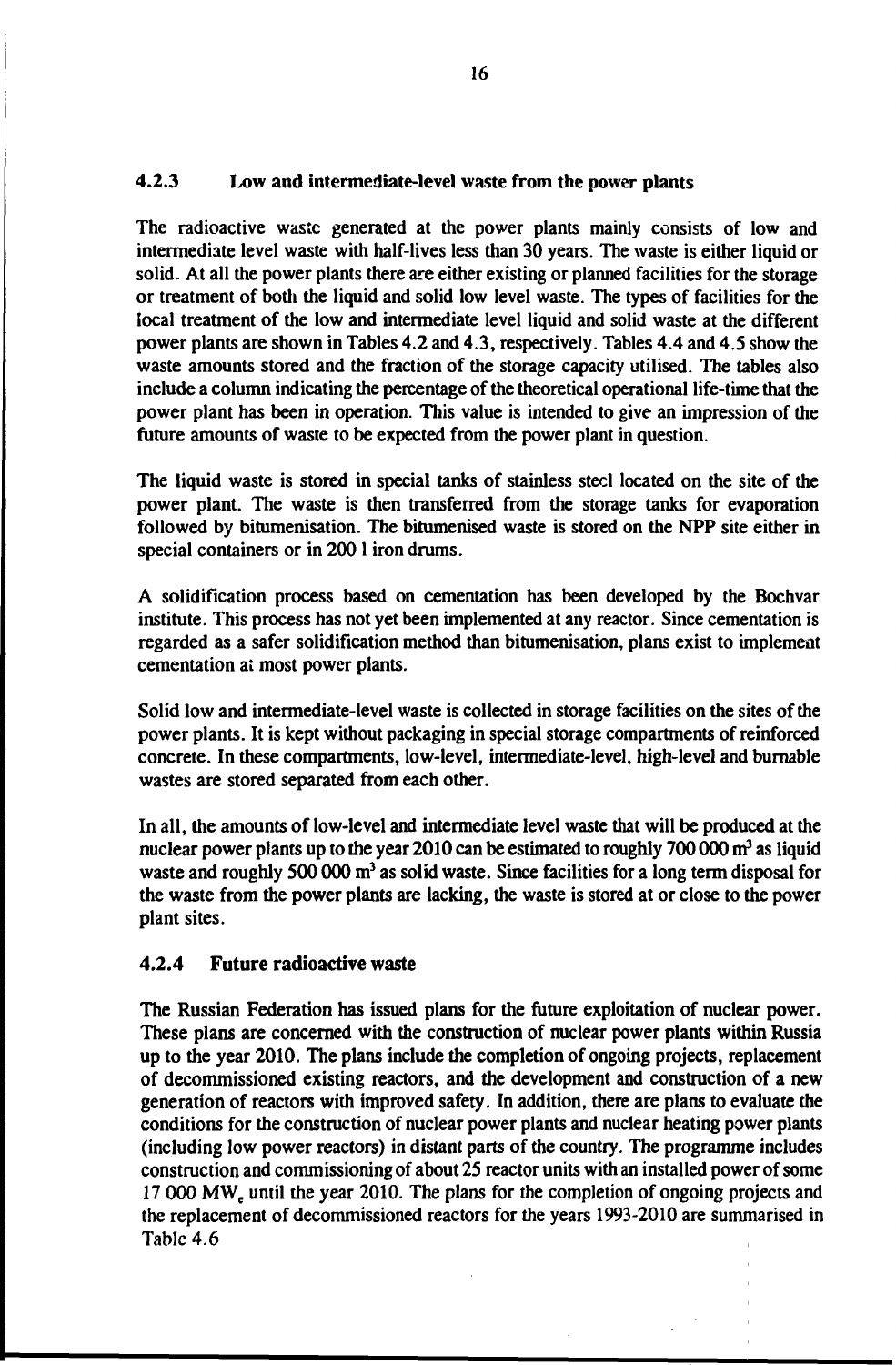*Table 4.2 Facilities for the local treatment of the liquid low level radioactive waste stored at the nuclear power plants.*

| Power plant                                            | <b>Bitu:nemisation</b><br>plant                        | <b>Cementation plant</b> | Amount waste<br>treated $(m^3)$ | Volume of<br>sclidified<br>waste $(m^3)$ |
|--------------------------------------------------------|--------------------------------------------------------|--------------------------|---------------------------------|------------------------------------------|
| Beloyarsk BN-600                                       |                                                        | Planned 1998             |                                 |                                          |
| Bilihino RBMK 4 x 11                                   |                                                        | Planned 1994             |                                 |                                          |
| Kursk RBMK $4 \times 1000$                             | <b>Planned</b>                                         | Planned 1997             |                                 |                                          |
| <b>Smolensk</b><br><b>RBMK 3×1000</b>                  | Planned                                                | Planned 1997             |                                 |                                          |
| Leningrad<br><b>RBMK 4×1000</b>                        | Two plants in<br>operation, a third<br>planned 1995    |                          | 14000                           | 9000                                     |
| Kola WWER 4 × 440                                      |                                                        | Planned 1995             |                                 |                                          |
| Novo Voronezh<br><b>WWER 2×440.</b><br>$1 \times 1000$ | One plant in<br>operation (1993)                       | Planned 1996             | No information<br>available     | No information<br>available              |
| Kalinin WWER 2×1000                                    | One plant in<br>operation, a<br>second planned<br>1995 | Planned 1998             | 250                             | 160                                      |
| <b>Balakovo</b><br>WWER $4 \times 1000$                | One plant in<br>operation (1993)                       | Planned 1994             | No information<br>available     | No information<br>available              |

*Table 4. i Facilities for the local treatment of the solid low level radioactive waste stored at the nuclear power plants.*

| Power plant                                               | Incineration plant | Compression plant | <b>Notes</b>                                    |
|-----------------------------------------------------------|--------------------|-------------------|-------------------------------------------------|
| Beloyarsk BN-600                                          | In operation       | Planned 1996      |                                                 |
| Bilibino RBMK $4 \times 11$                               | Planned 1995       | Planned 1995      |                                                 |
| Kursk RBMK $4 \times 1000$                                | In operation       | Planned 1998      |                                                 |
| <b>Smolensk</b><br><b>RBMK 3×1000</b>                     | Planned 1998       | Planned 1995      |                                                 |
| Leningrad<br>RBMK $4 \times 1000$                         | In operation 1995  | Planned 1995      | Waste is transported to<br>the Lenspets Combine |
| Kola WWER $4 \times 440$                                  | In operation       | In operation      |                                                 |
| Novo Voronezh<br>WWER $2 \times 440$ ,<br>$1 \times 1000$ | Planned 1999       | Planned 1999      |                                                 |
| Kalinin WWER 2×1000                                       | Planned 1996       | Planned 1996      |                                                 |
| Balakovo<br>WWER $4 \times 1000$                          | Planned 1995       | Planned 1994      |                                                 |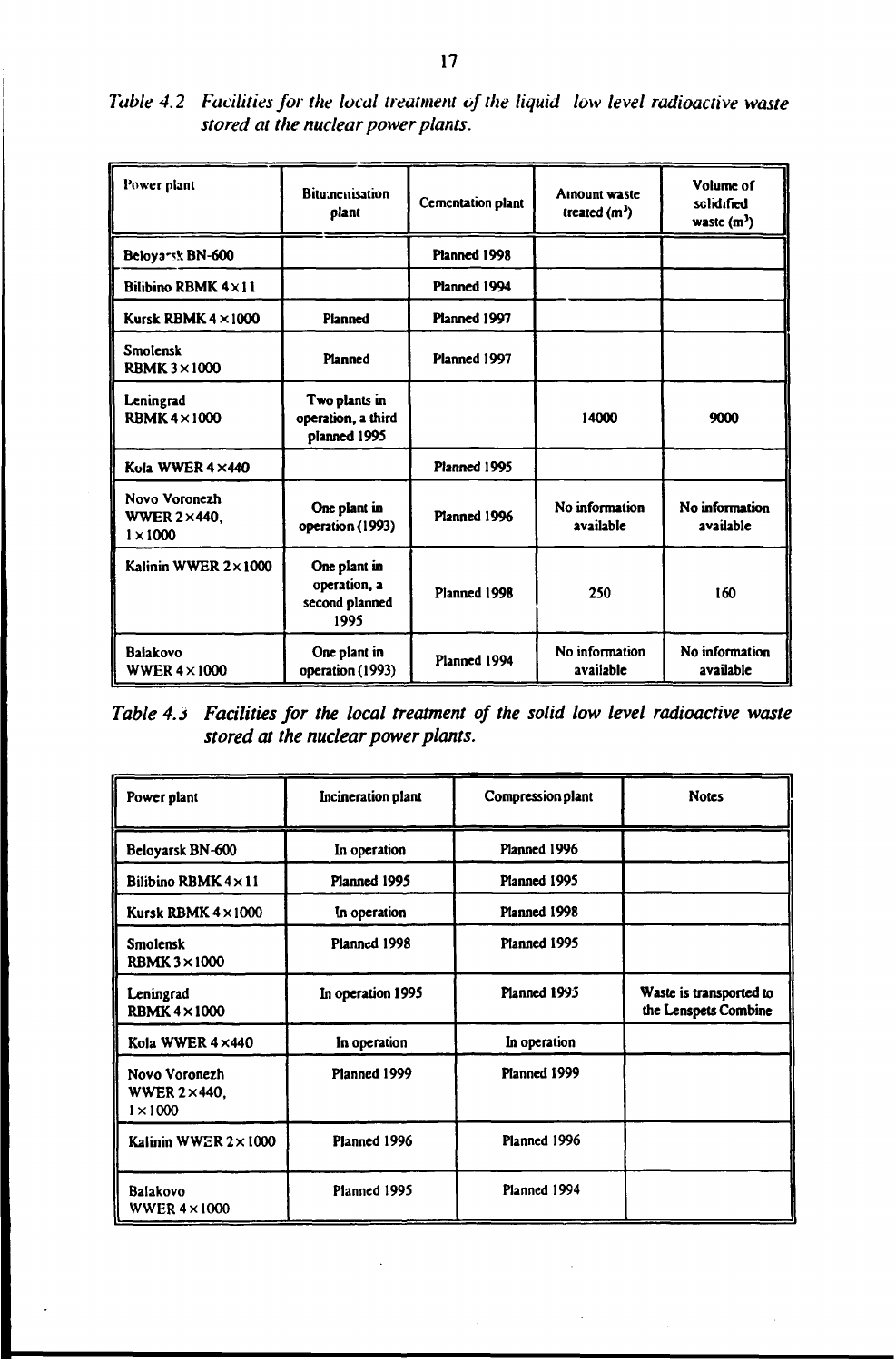| Power plat                                          | Amounts stored by<br>1992 (m <sup>3</sup> ) | <b>Used present</b><br>storage capacity by<br>1992(%) | <b>Theoretical</b><br>operational<br>lifetime by 1992.<br>Percent of total |
|-----------------------------------------------------|---------------------------------------------|-------------------------------------------------------|----------------------------------------------------------------------------|
| Beloyarsk BN 1 × 600                                | 7000                                        | 95                                                    | 40                                                                         |
| <b>Bilibino RBMK <math>4 \times 11</math></b>       | 800                                         | 70                                                    | 54                                                                         |
| Kursk RBMK $4 \times 1000$                          | 27000                                       | 42                                                    | 37.5                                                                       |
| Smolensk RBMK $3 \times 1000$                       | 7400                                        | 63                                                    | 21                                                                         |
| Leningrad RBMK $4 \times 1000$                      | 21000                                       | 98                                                    | 50                                                                         |
| Kola WWER 4×440                                     | 6144                                        | 72                                                    | 47                                                                         |
| Novo Voronezh WWER $2 \times 440$ , $1 \times 1000$ | 7970                                        | 51                                                    | 53                                                                         |
| Kalinin WWER $2 \times 1000$                        | 3400                                        | 94                                                    | 23                                                                         |
| Balakovo WWER 4×1009                                | 3000                                        | 79                                                    | 13                                                                         |

*Table 4.4 Amounts of liquid low and intermediate level waste being stored at the power plants in operation by 1992.*

*Table 4.5 Amounts of solid low and intermediate level waste being stored at the power plants in operation by 1992.*

| Power plant                                   | Amounts stored by<br>1992 (m <sup>3</sup> ) | <b>Used present</b><br>storage capacity by<br>1992(%) | <b>Theoretical</b><br>operational<br>lifetime by 1992.<br>Percent of total |
|-----------------------------------------------|---------------------------------------------|-------------------------------------------------------|----------------------------------------------------------------------------|
| Beloyarsk BN-600                              | 16000                                       | 90                                                    | 40                                                                         |
| <b>Bilibino RBMK <math>4 \times 11</math></b> | 185                                         | 19                                                    | 54                                                                         |
| Kursk RBMK $4 \times 1000$                    | 18400                                       | 84                                                    | 37.5                                                                       |
| Smolensk RBMK $3 \times 1000$                 | 6500                                        | 33                                                    | 21                                                                         |
| Leningrad RBMK $4 \times 1000$                | see note                                    | see note                                              | 50                                                                         |
| Kola WWER 4 × 440                             | 3500                                        | 62                                                    | 47                                                                         |
| Novo Voronezh WWER 2×440, 1×1000              | 20300                                       | 83                                                    | 53                                                                         |
| Kalinin WWER 2×1000                           | 650                                         | 13                                                    | 23                                                                         |
| Balakovo WWER 4×1000                          | 1800                                        | 30                                                    | 13                                                                         |

 $\gamma = 1$ 

Note: The waste is transported to the Lenspets Combine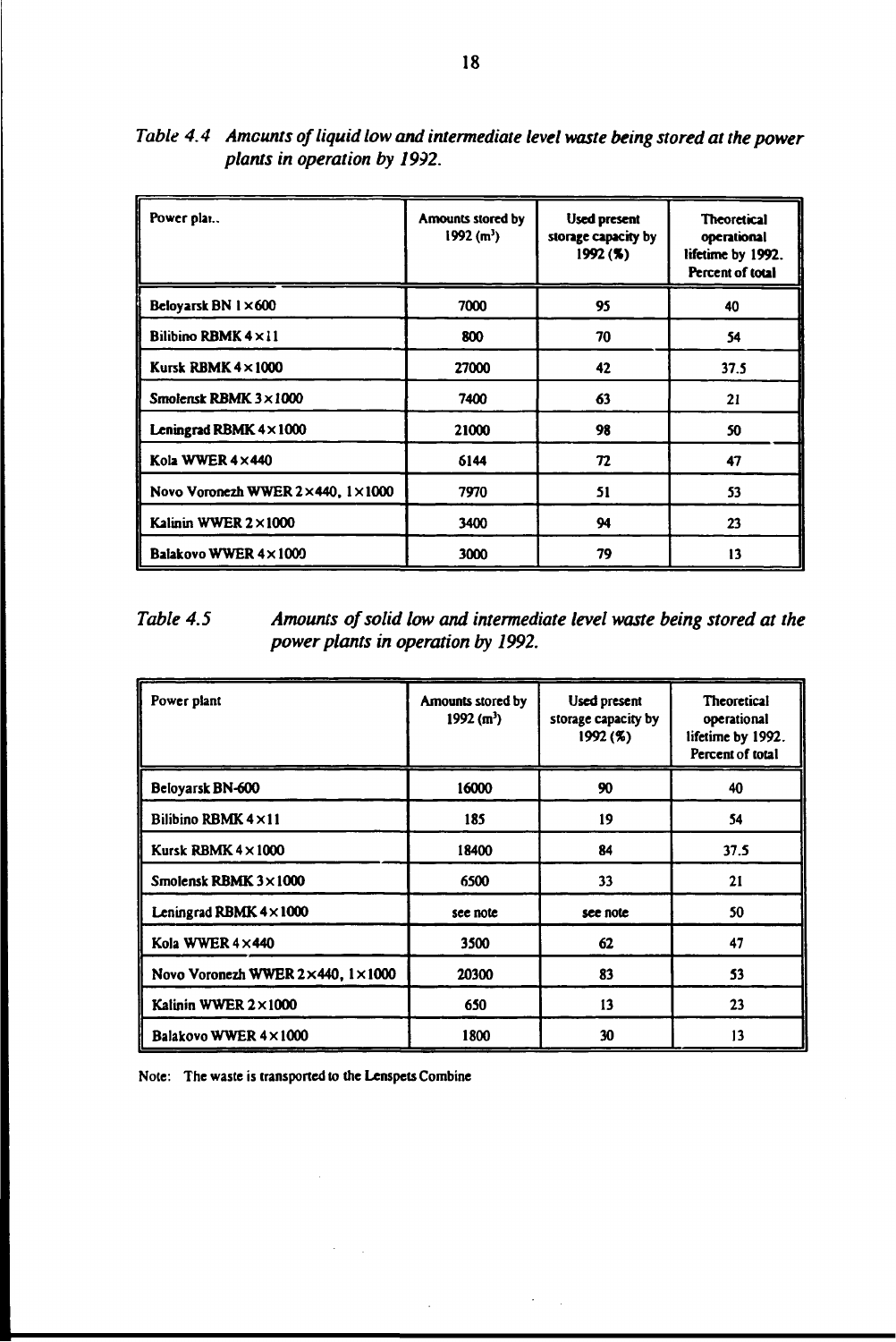| <b>Reactor</b>                                | Type        | Power        |                  | Year of commission |                    |              |
|-----------------------------------------------|-------------|--------------|------------------|--------------------|--------------------|--------------|
|                                               |             | (MW)         | (99) 1995        | 1996-2000          | 2001-2005          | 2006-2010    |
| Ongoing constructions to be completed         |             |              |                  |                    |                    |              |
| Kana 5                                        | <b>REMK</b> | 1000         | $\mathbf{x}$     |                    |                    |              |
| Kalinin 3                                     | <b>WWER</b> | 1000         | $\boldsymbol{x}$ |                    |                    |              |
| <b>Beloyarsk 4</b>                            | <b>BN</b>   | 800          |                  | $\mathbf x$        |                    |              |
| Reactors replacing these to be decommissioned |             |              |                  |                    |                    |              |
| <b>Billian S</b>                              | <b>REMK</b> | v            |                  |                    | $\mathbf{x}$       |              |
| Bibies 6                                      | <b>RBMK</b> | $\mathbf{n}$ |                  |                    | $\pmb{\chi}$       |              |
| <b>Biblion 7</b>                              | <b>REMX</b> | 32           |                  |                    |                    | $\pmb{\chi}$ |
| Nove Verencch 6                               | <b>WWER</b> | 1000         |                  |                    | $\pmb{\mathbf{x}}$ |              |
| New Verence) 7                                | WWER        | 1000         |                  |                    | x                  |              |
| Kola 5                                        | <b>WWER</b> | 630          |                  |                    | $\boldsymbol{x}$   |              |
| Kola 6                                        | <b>WWER</b> | 630          |                  |                    | $\mathbf{x}$       |              |
| Kola 7                                        | <b>WWER</b> | 630          |                  |                    |                    | $\pmb{\chi}$ |

*Table 4.6 New reactors that will be commissioned until the year 2010 according to the Russian programme for the development of nuclear power.*

## *Low and intermediate level waste*

**Assuming that waste continuously will be generated with the same amounts per year and per MW installed, the future waste generation can be estimated from the amounts presently in store. The estimated future amounts of liquid and solid low and intermediatelevel waste from nuclear power plants are shown in Figures 4.1-4.2. The projections include the existing reactors, see Table 3.1, and those planned, see Table 4.6, assuming the reactors will be operated at full capacity for 30 years. These figures indicate roughly the future need for storage capacity at the power plants.**

**The amount of solid waste stored at the plant in Novo Voronezh is far greater than average per MWa, possibly because waste from the decommissioned reactors Novo Voronezh 1 and 2 is stored on the site. The projected solid waste generation for Novo Voronezh is therefore based on average values for the other reactors of the same type. Note also that the solid waste generated at the Leningrad plant is transported to the Lenspets Combine.**

**It is evident from the figures that there is an acute need for expansion of the storage capacity at several power plants.**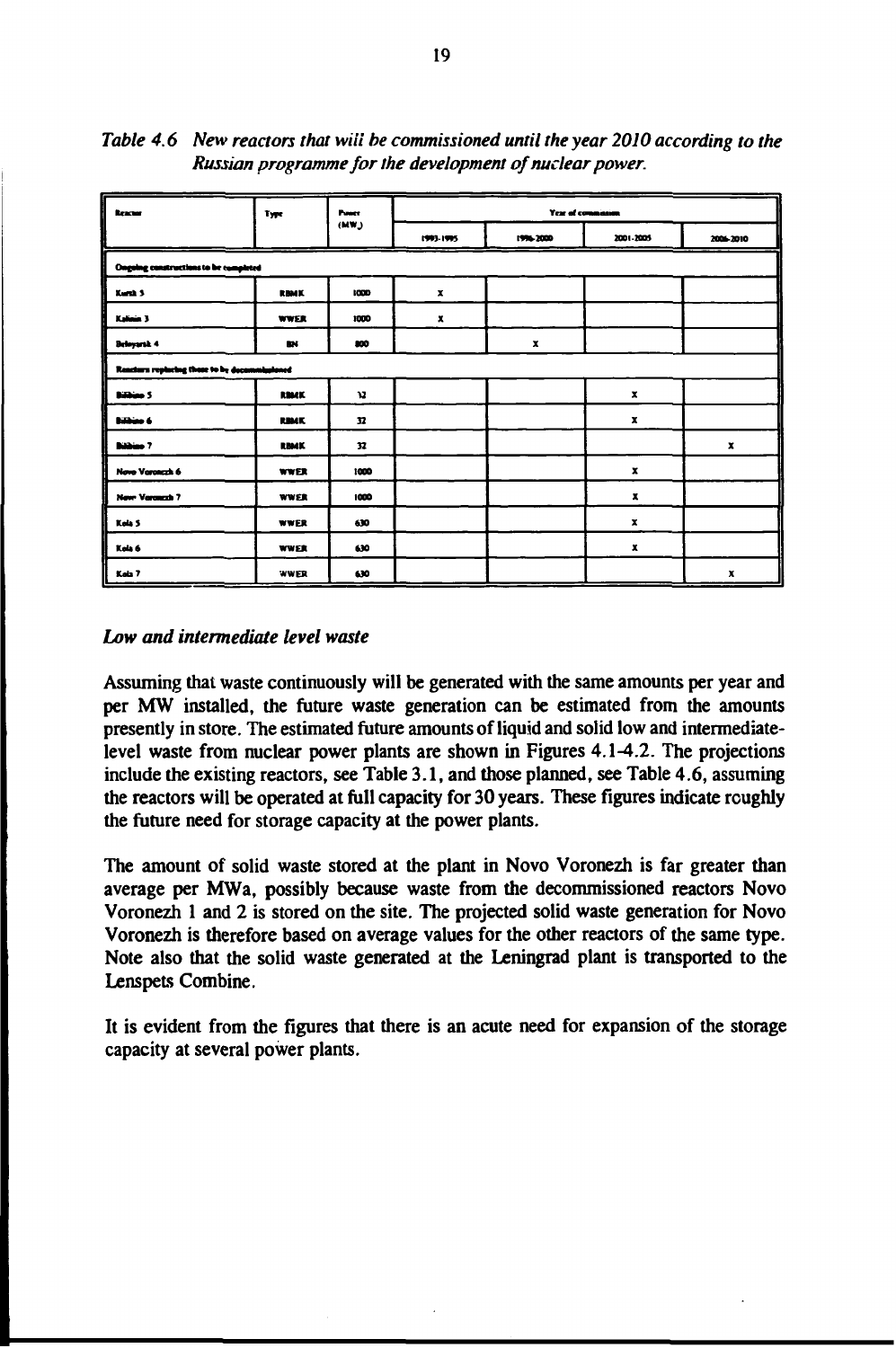

*Figure 4.1 Forecast of waste generation for on site disposal of liquid low and intermediate level waste.*



*Figure 4.2 Forecast of waste generationfor on site disposal of solid low and intermediate level waste.*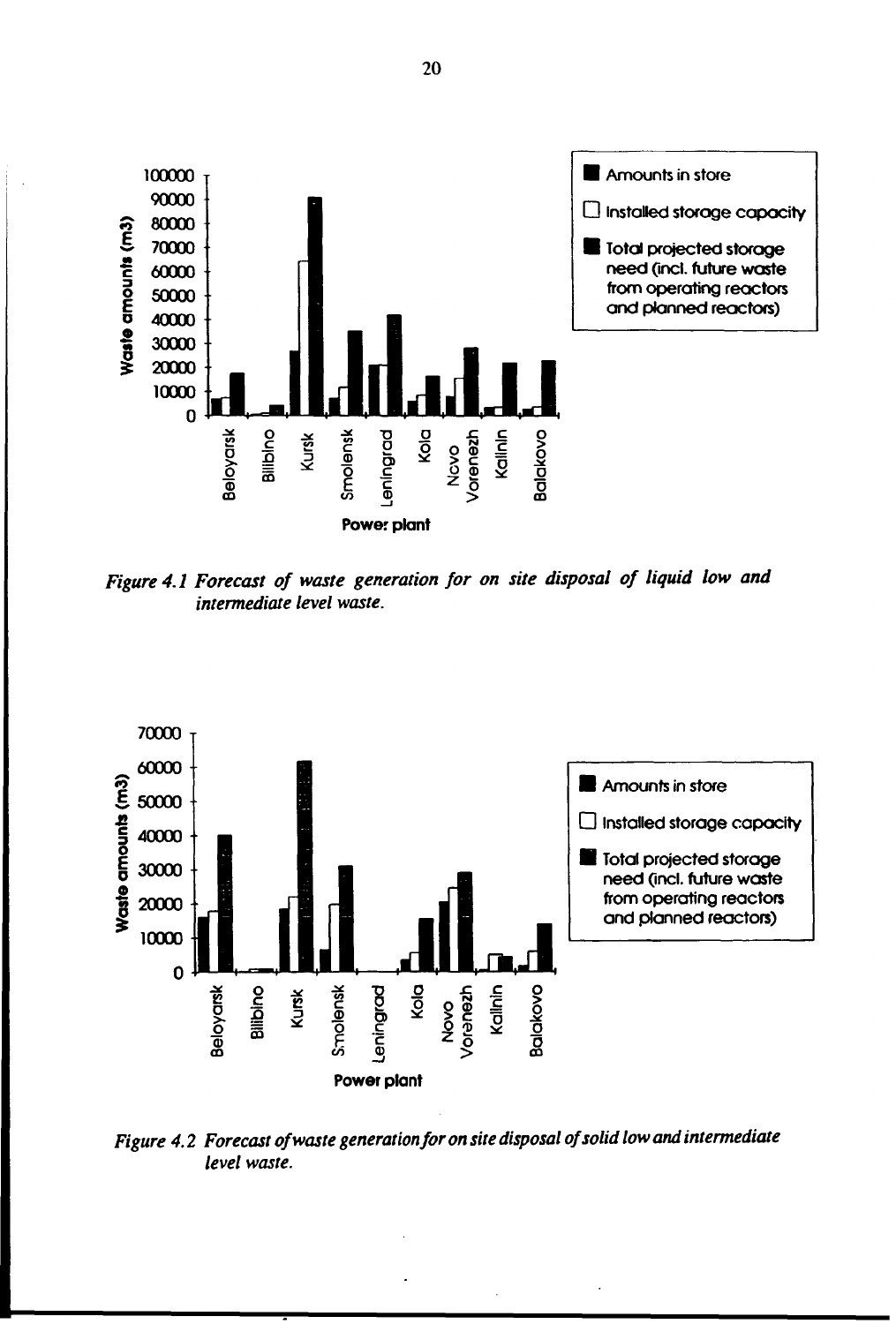#### *Spent fuel*

**The amounts of spent fuel that will be generated from the power plants presently in operation and from those planned, sec Table 4.6, are shown in Figure 4.3. The estimate is based on a steady-state assumption regarding the fuel throughput in the reactors The annual fuel throughput has been has been assumed to be 12.5 MTU (tons of uranium) for WWER-440,21 MTU for WWER-1000 and 50 MTU for RBMK-1000 (14]. The spent fuel from fast breeder reactors is not included in the figure. The expected amounts of such fuel are small compared to the amounts of fuel from the other reactors.**

**The data are somewhat uncertain as the core physics of the different reactor types may have been modified. For example, the enrichment of the fresh RBMK fuel has been increased subsequent to the Chernobyl accident in order to improve the stability of the reactors. It is therefore likely that the estimated amounts of spent RBMK fuel in Figure 4.3 are overestimated. The figure does not account for effects from special designs of the initial cores and possible burn-in problems in conjunction with and subsequent to the commissioning of the reactors. The data in Table 4.1 on amounts of spent fuel in storage 1993 are 20-30% lower than those in Figure 4.3, except for WWER-1000.**

**The total estimated amount of spent RBMK fuel produced by the year 2030 is about 18 000 tonnes out of which 90% derives from the existing reactors. For WWER-440 the amount produced is not quite 4000 tonnes out of which 60% comes from currently operating reactors. The corresponding numbers for WWER-1000 are 6000 tonnes with 70% coming from the currently operating reactors.**



*Figure 4.3 Forecast of generation of spent fuel.*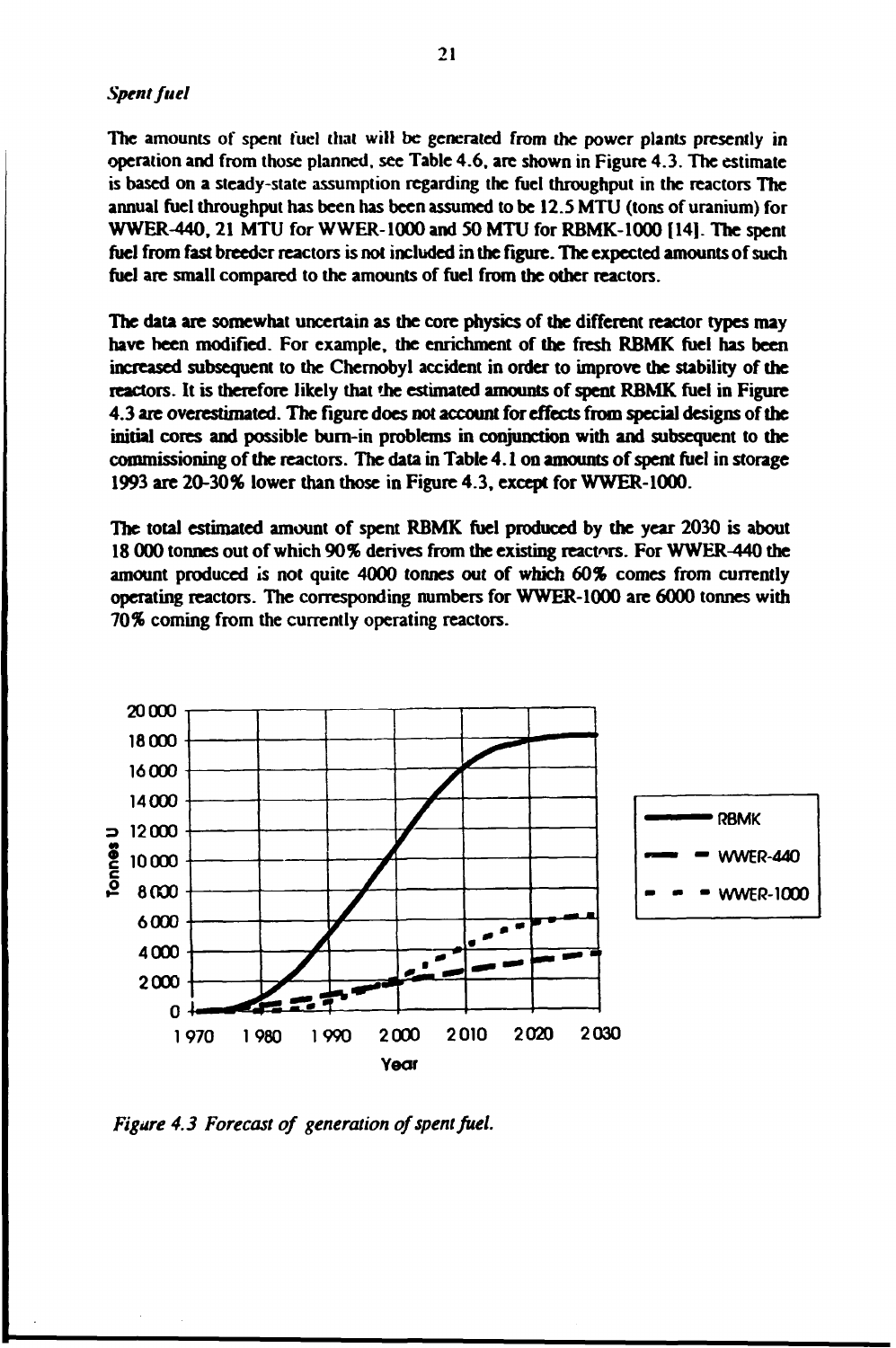## **4.3 Nuclear propulsion of civilian and naval vessels**

**As mentioned in Section 3.3, the Kola peninsula hosts bases for both naval and civilian nuclear-powered vessels. This area has the worlds largest concentration of nuclear vessels including about 100 operative submarines and 8 nuclear ice-breakers. In addition, about 60 phased-out submarines are laid up in the area. About 20 of these phased-out submarines have been emptied from their contents of spent fuel whereas the remaining 40 lie at different harbour areas with their reactors and fuel inventories intact. It is expected that another 30 submarines will be phased out before 1998 [8]. The total number of reactors on phased-out submarines on the Kola peninsula will then be 180 out of which 140 will be fuelled.**

**A nuclear submarine will normally be refuelled twice and phased out when there is a need for a third refuelling. A refuelling cycle is about 7 years, but for newer submarines it can by 9-10 years. Each submarine will during its life consume about 1000 fuel elements. In order to serve the operating fleet, it is estimated that the Russian navy needs a capacity to handle 4000-5000 fuel elements per year. Further capacity is needed to handle the fuel from phased-out vessels. The emptying of phased-out submarines from fuel is a major problem. The northern navy presently has the capacity to empty two submarines simultaneously. As the time required for one submarine is about three months it has been estimated [8] that it will take about 10 years to empty all submarines that will be phased out until 1998.**

**The intended management scheme for the spent fuel from the navy and the ice-breaker fleet is similar to the scheme used for the WWER-440 reactors. This means that the fuel is stored for three years at the bases before it is transferred to the Mayak Combine at Chelyabinsk-65 for reprocessing. It is known that the fuel transfer has been disturbed due to economical and/or technical problems. According to MinAtom the transfer is now in full operation, and mainly damaged fuel that cannot be transported to the Mayak Combine is stored at the bases. Plans exist to bury the defect fuel in underground repositories.**

**On the Kola peninsula the Russian navy has stored about 21 000 fuel elements from normal refuelling while about 4 500 fuel elements have accumulated from the operations of the ice-breaker fleet [8]. At the naval bases on the coast of the Pacific Ocean roughly 9 000 spent fuel elements are estimated to be in store. In addition, it is estimated that 10 000 spent fuel elements are still in the reactors of the phased out submarines. The annual accumulation of spent fuel is said by the Russian authorities to be 2 000 elements [8]. The fuel elements, that are considerably smaller than the elements used in commercial power reactors, can be assumed to contain 1.5 kg uranium each. The total amount of spent fuel in store should thus be about 60 tonnes which is less than the inventory of one commercial reactor.**

**Spent fuel from the navy is partly stored in phased-out submarines, partly in floating storage on board ships and partly in storage facilities on ground. Some of the phased-out submarines are in a such a bad shape that they threaten to sink. Spent fuel from the ice breakers is stored on service and maintenance ships (e.g. the repair ship Lepse and the mother ship Imandra) that lie at harbours with frequent ship traffic and located near population centres in the Murmansk area.**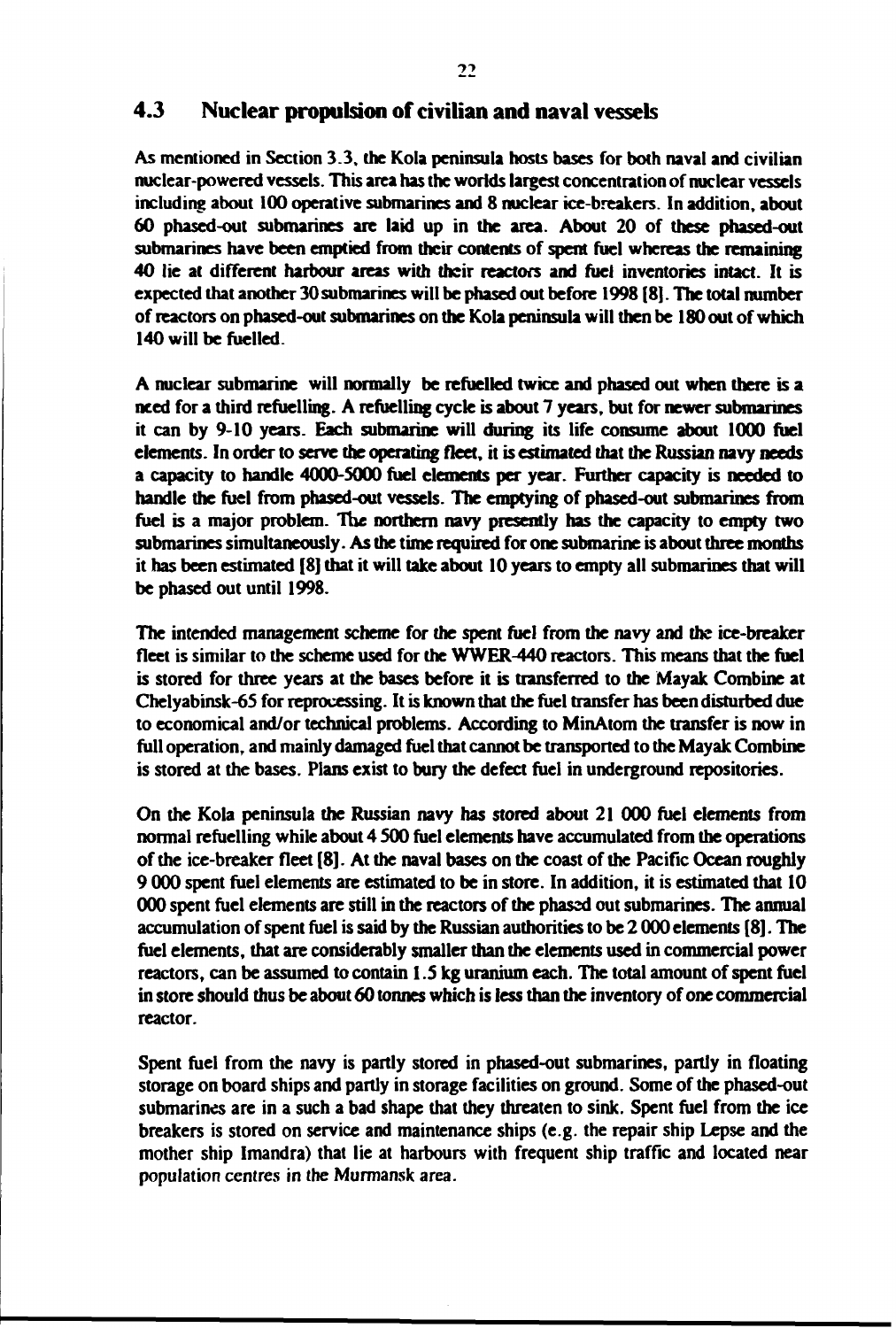The ice-breaker fleet produces about  $600-800$  m<sup>3</sup> of liquid radioactive waste per year which is purified at "sorption plants" in Murmansk. Within the northern naval fleet 4000- 5000 m<sup>3</sup>/year of liquid waste is produced with an activity of less than  $10^5$  Ci/l. Until 1993 this waste was dumped into the sea. Currently this waste is collected in tanks and tankers which have been filled up to 90% of their capacity. During 1994 it is planned to build a special water purification plant in Murmansk. This plant will purify liquid radioactive waste from the ice-breaker fleet and the navy, as well as liquid radioactive waste from the utilisation of nuclear submarines (the capacity will amount to  $150,000$  m<sup>3</sup> liquid waste per year).

The northern fleet produces about  $3500 \text{ m}^3$  solid radioactive waste yearly. The solid waste is stored at the base areas and at dockyards. It is planned to start the erection of facilities for compaction and incineration of solid radioactive waste at the dockyards and at the base of the ice-breaker fleet "Atomflot".

# **4.4 Various uses within industry, research and medicine**

As mentioned in Section 3.4, there is a widespread use of radioactive isotopes in the Russian society for industrial, research and medical applications The collection, processing, storage and disposal of this waste is performed at special facilities called Spetskombinats or Special Combines. Altogether there are 15 such plants within the present Russia. One of these is the Murmansk plant which now has been shut down following directives from Gosatomnadzor as it did not meet the safety requirements.

Due to the diversity of the waste and the multitude of collection and storage facilities used, it has not been possible within the present study to obtain an overview of the amounts of waste handled and stored nor of the activity contents of the waste or the technology used at the individual facilities.

Today only the Moscow and Leningrad (the Lenspets Combine) plants are equipped with facilities for conditioning of the waste before storage. In order to give some view of the technology used at these facilities some impressions from a study trip to the Lenspets Combine are given below [9].

The Lenspets Combine is equipped with facilities for incineration and evaporation of the waste as well as for solidification with bitumen and cement. Most of the waste received is solid, burnable waste, but also liquid waste and ion exchange resins are received. After processing the waste is stored above ground in two types of storage buildings. The older type consists of open-top concrete cells that are filled from the outside using different types of cranes. When the cells have been filled they are covered with a plate roof.

The second and newer type is similar to the old type but equipped with a roof made of plate and the filling is made from the inside. The risk for activity leakage during the filling period is thus lower for the new type than from the old type.

The volume of waste stored at the Lenspets Combine was in September 1992 about 40 000 m<sup>3</sup> . The activity leakage from non-closed storage buildings is said to be measurable but nor exceedingly great. A part of the area is contaminated with i.a.  $^{137}Cs$ to a level of 40-200 Bq/m<sup>2</sup>. Contributions to this contamination come from the facility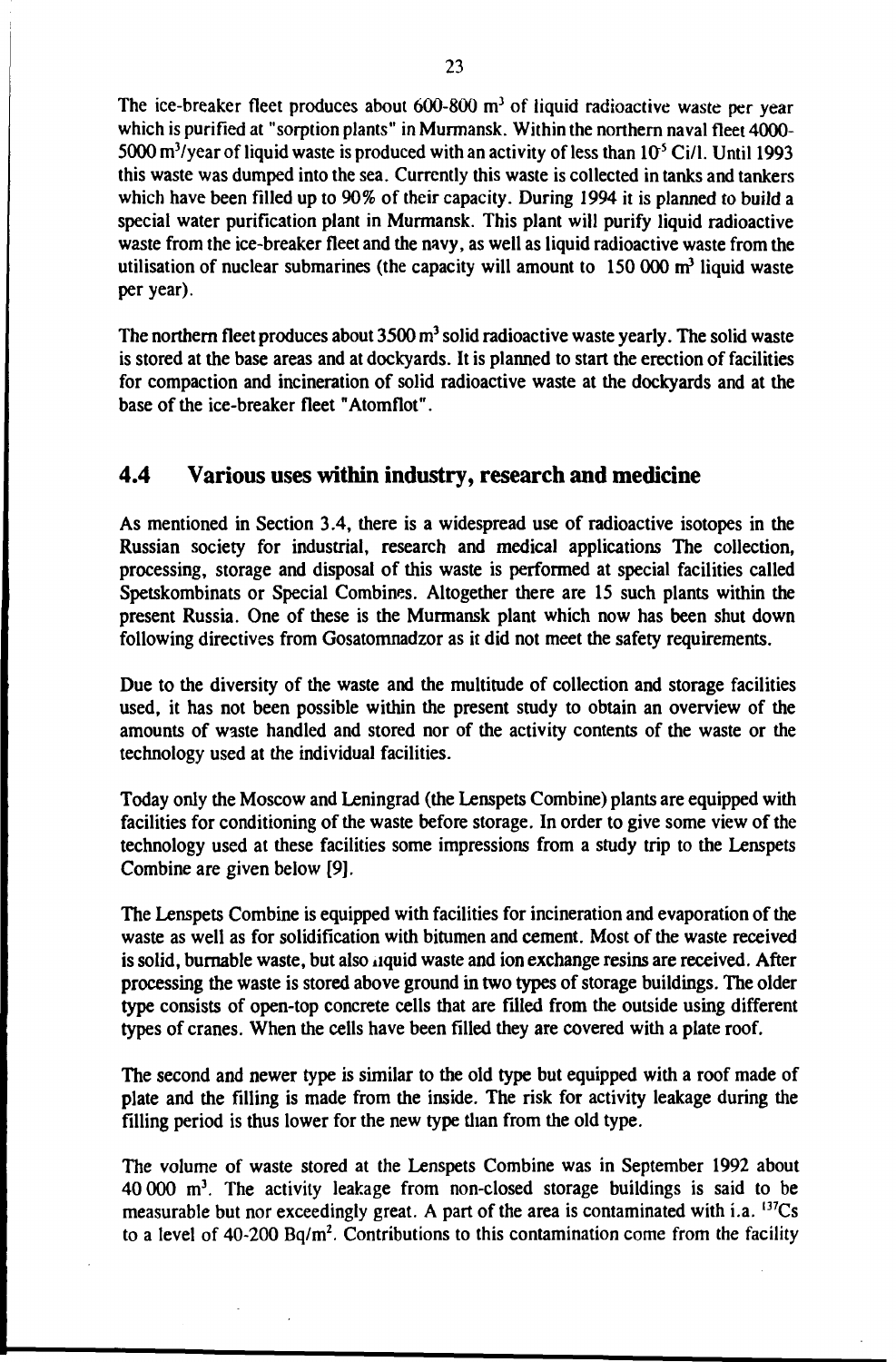itself, from the Leningrad nuclear power plant (which is located about a kilometre from the Lenspets Combine) and from the Chernobyl accident.

Solid radioactive waste corresponding to  $4000 \, \text{m}^3$  annually is transferred from the Leningrad nuclear power plant to the Lenspets Combine. No radioactive waste from any other Russian nuclear power plants is transferred to the "Spetskombinats".

At the naval base in Kaliningrad some tens of TBq have accumulated. Waste from this source was previously transferred to Lithuania for treatment and storage. After the breakdown of the USSR this operation has been discontinued.

It is obvious that the extensive use of radioisotopes in Russia is associated with certain risks. It has been admitted by Russian authorities that there is a certain risk for unauthorised export of radioactive materials due to the lack of an appropriate regulatory system and the difficulty to maintain an efficient inspection.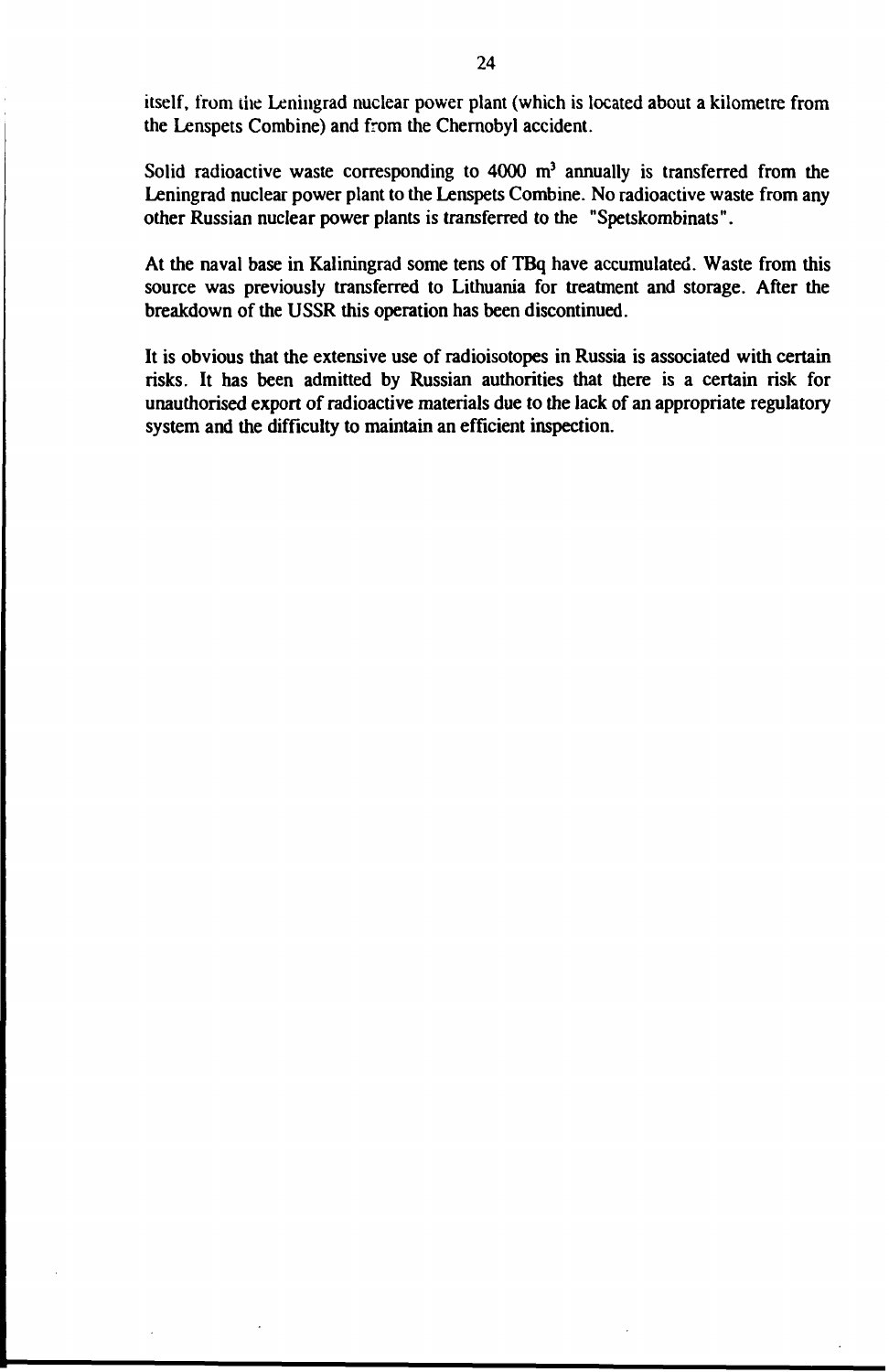# **5. Summary and conclusions**

#### *General*

**Radioactive waste is accumulating within the territory of the Russian Federation. The waste derives from the operation of power-producing nuclear reactors, from facilities in the nuclear fuel cycle, from the operation of nuclear-powered naval vessels and icebreakers and from an extensive use of radioactive isotopes in different sectors of the society including industry, research and medicine. Although a significant effort is spent on research and on the development of methods to manage the waste accumulating, financial limitations often delay the practical implementation of the solutions developed, or impede proper maintenance causing equipment and facilities to deteriorate to the degree that obvious threats to the environment are created.**

**Another consequence of the lack of financial resources is that the personnel at the power plants sometimes don't get their salaries. This could potentially threat the sense of responsibility and the morale of the personnel possibly influencing the safety at the facilities.**

**One reason for the lack of financial resources is that much of the power production never is payed for as the power distribution company does not get payed by their clients. It has been said that it is not possible according to Russian law for the utility companies to turn off the electricity to those clients that do not pay.**

**The creation of Gosatomnadzor as a body responsible for the inspection of all facilities handling nuclear or radioactive materials within the country is an improvement of the regulatory situation. Gosatomnadzor has the authority to fine or prosecute operators violating the regulations and ultimately to order the shut down of facilities that don't meet the safety requirements. However, the efficiency of the inspection is in practice limited by a lack of legislation. It has also been difficult in the short time since the formation of the authority to locate qualified personnel to the regional outfits where the inspection is performed.**

#### *Waste from nuclear power production*

**At many nuclear power plants the available facilities for low and intermediate-level waste are near full. The plants for bitumenisation of liquid waste that exist at some of the power plants cannot treat ion exchange resins due to design related problems. As a consequence the resins have to be stored in tanks. Cementation is regarded as a safer solidification process and a conceptual design of a cementation plant has been developed. Plans exist to implement cementation at most power plants. However, delays are foreseeable because of lack of financial resources. If proper solidification cannot be performed, liquid waste will continue to accumulate in tanks. There is an obvious risk that temporary and possibly inadequate solutions to the storage problem can emerge with consequent poor radiation hygiene at the plant.**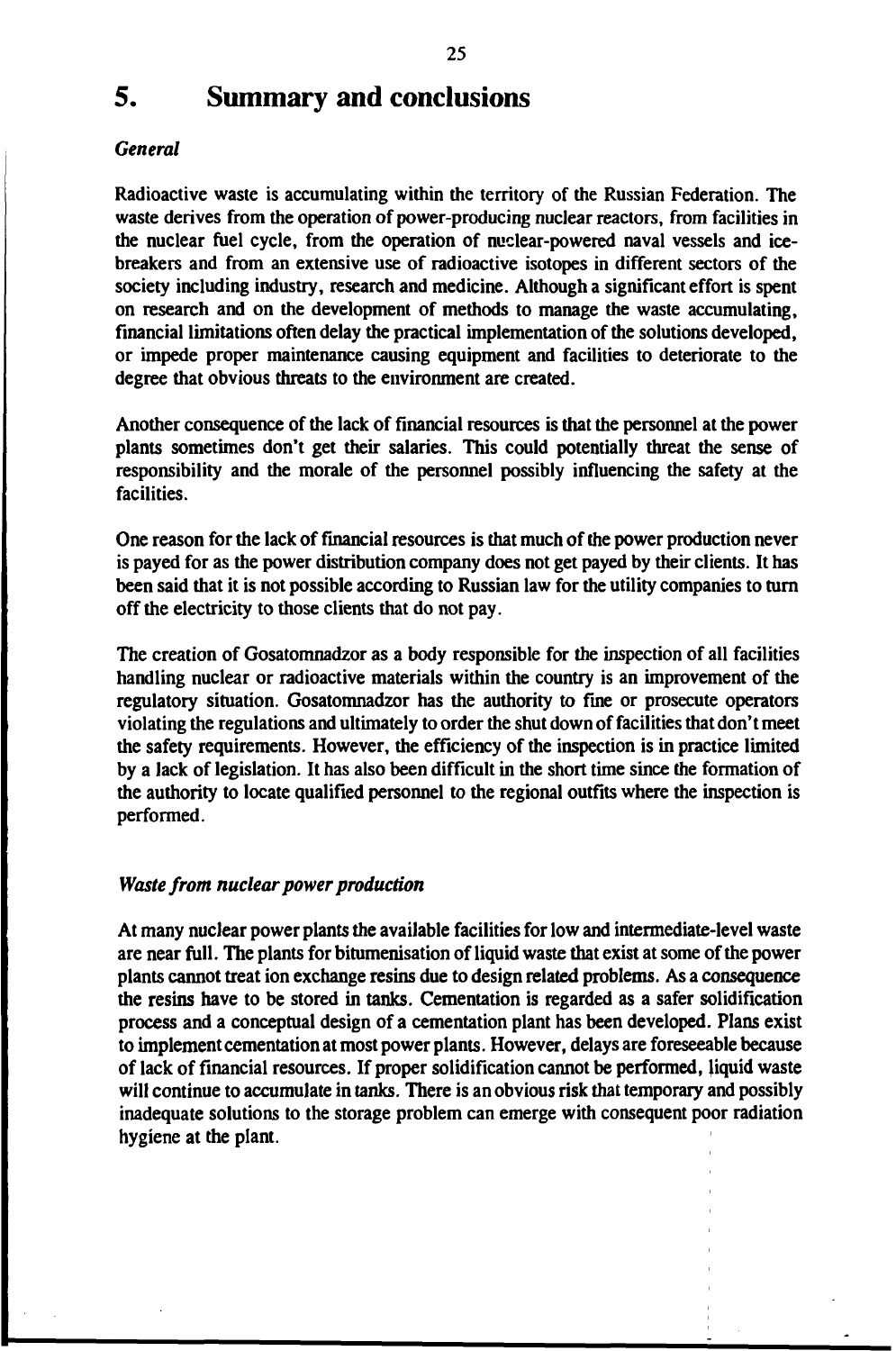**Treatment facilities tor solid low and intermediate level waste exist only at the Kursk (incineration), Leningrad (incineration) and Kola (incineration and compaction) power plants. At the other plants the solid waste is stored in special concrete cells without packaging with a consequent risk for contamination of personnel and equipment as well as of the environment.**

**At the RBMK plants the capacity for spent fuel storage needs to be expanded to allow for the 30 years of interim storage included in the current waste management plans. In particular at the Leningrad power plant and possibly at Kursk the time at which the expansion is needed is coming closer. It should be noted that the RBMK fuel elements are very long, about llm , and that there are currently no suitable transportation casks available that are licensed for off-site transportation. There is thus no possibility to utilise unused storage facilities at other plants when the capacity at a plant is fully used.**

**The management plans for the RBMK fuel include a federal air-cooled storage facility that can host the fuel for up to 100 years. This solution also requires that transportation casks and handling systems are developed. There are provisions in the fuel design to cut the fuel assemblies in halves in order to facilitate transportation. However, it is unclear whether this has been tested with irradiated fuel and if this would lead to contamination and radiation hygiene problems.**

**For the spent WWER-440 fuel, one problem seems to be the long transportation routes from the reactors, in particular from Kola, to the Mayak Combine. It is known that financial and/or technical problems have caused interruption of these transports. The WWER-1000 fuel continues to accumulate awaiting the finalisation of the construction of the RT-2 reprocessing plant at Krasnoyarsk-26. The construction is currently interrupted due to a lack of finances, and the construction site has been preserved for 5 years. Information about the status of the development of special storage facilities for WWER-fuel at the power plants has not been available in the present study.**

#### *Waste from the fleets of nuclear powered vessels*

**The conditions under which spent fuel and radioactive waste is stored at the bases for the nuclear naval vessels and ice breakers are inadequate. Significant amounts of spent fuel are stored on maintenance ships and phased out submarines docked at harbours near population centra on the Kola peninsula and on the coast of the Pacific. Also, liquid low and intermediate-level waste is stored in tanker ships at the bases. Some of the ships used for storage of spent fuel and radioactive waste are in such a bad shape that there is a significant probability that one of them sinks. It is estimated that 90% of the available storage capacity is already utilised.**

**Despite 35 years of operation of the nuclear fleets, the waste management situation remains virtually unresolved. Plans exist to build treatment facilities at the support bases of the fleets, but it is uncertain when the plans can be implemented. There is a significant probability for accidents in storage facilities at naval or ice-breaker bases causing radioactive contamination of the marine environment.**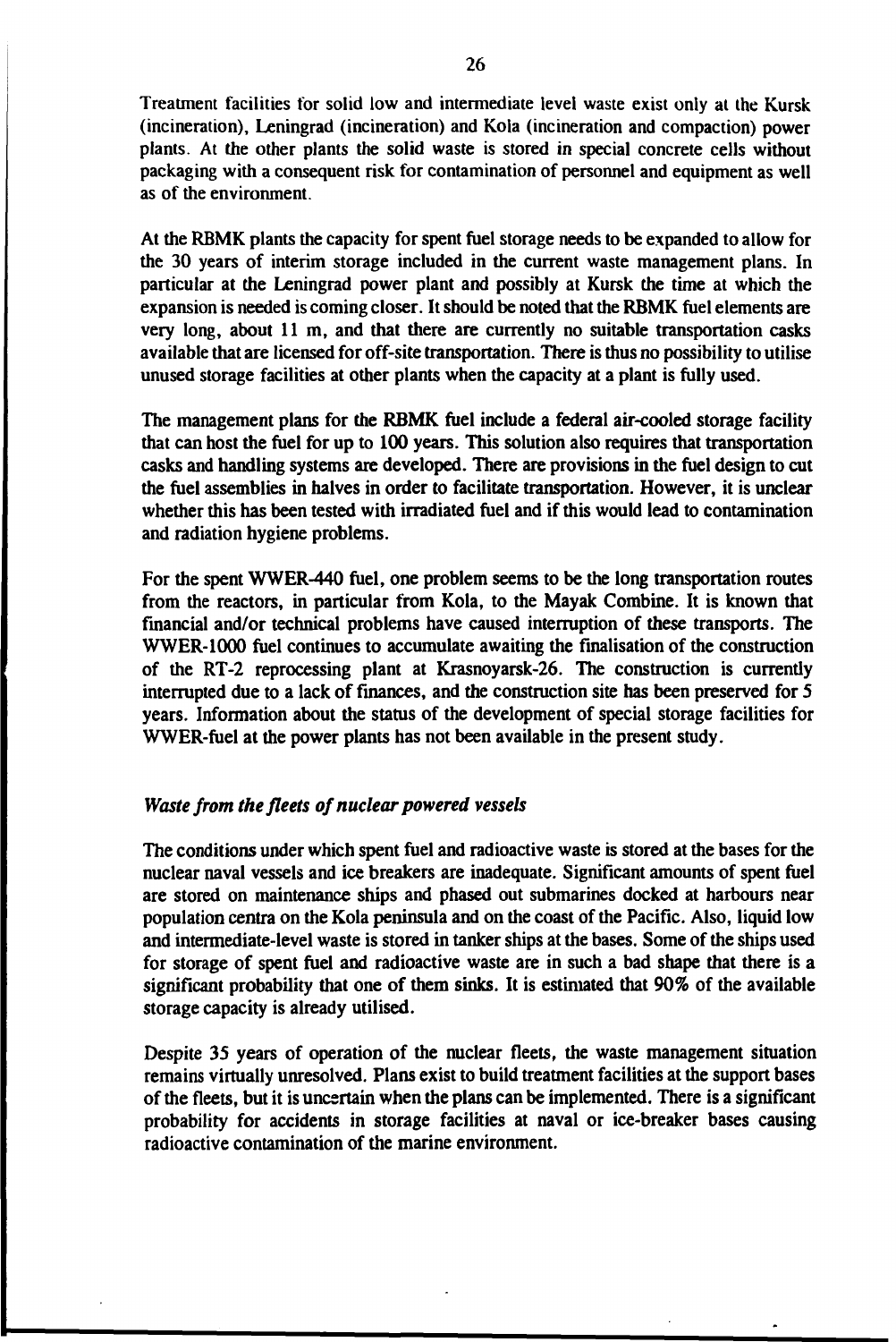#### *Management of miscellaneous radioactive wastes*

The use of radioactive isotopes for various industrial, research and medical applications has been extensive in the former USSR. Trying to get an overview of the uses of the handling of different types of radioactive materials is associated with considerable difficulty. According to one source about 2000 organisations in the central part of Russia have in their ordinary activities created low and intermediate-level wastes which need proper management. Other sources indicate that as many as 130 000-200 000 organisations in the former USSR use different types of radiation sources.

There is a worry in the western world that materials exported from the former USSR may contain or be contaminated by radioactive isotopes. This risk appears to be largest with materials from the industrial, research and medical applications, since this sector, in view of its diversity and size, is difficult to regulate and control. The Russian authorities claim that the control in the nuclear power production as well as in the military complex is strict enough to minimise the risk for radioactive materials to come astray. Despite this, Russian authorities in the spring of 1994 confiscated a couple of kilograms of enriched uranium in S:t Petersburg on its way to be illegally exported.

Within Russia there are currently 15 regional facilities, so called Spetskombinats (Special Combines) for the collection and storage of such wastes. However, only two of them (the Moscow facility and the Lenspets Combine at Sosnovy Bor west of S:t Petersburg) have facilities to condition the waste by incineration, compaction, evaporation and solidification before storing it.

The waste storage at the Spetskombinats is intended to be retrievable should that be required. However, some of the waste has been solidified with bitumen in situ in the storage tanks. It is presently uncertain if this waste can be economically feasibly retrieved assuming the maintenance of good radiation protection standards. At the Lenspets Combine part of the ground within the facility has been contaminated by Cs isotopes leaking from the waste. The operation of the facility at Murmansk has been discontinued following directives from Gosatomnadzor as it did not meet the safety requirements.

#### *Waste from the military nuclear complex*

Although it has been beyond the scope and possibilities of this study to include materials from the fabrication and handling of nuclear weapons, it should be noted that significant amounts of radioactive waste and other materials are handled in the military complex. A total of 120 tonnes of weapon-quality plutonium is estimated to have been produced within the former USSR. As a comparison the amount of pure plutonium from reprocessed commercial fuel is estimated to be 40-90 tonnes, but the degree of reprocessing is unknown.

The total nuclear arsenal is estimated to comprise 40 000 devices. Due to maintenance requirements and the disarmament process an estimated 2000-3000 devices are dismantled every year. Awaiting permanent storage facilities, the plutonium from the weapons dismantling is currently put in temporary storage facilities. The amount of plutonium stored is estimated to several dozens of tonnes [1].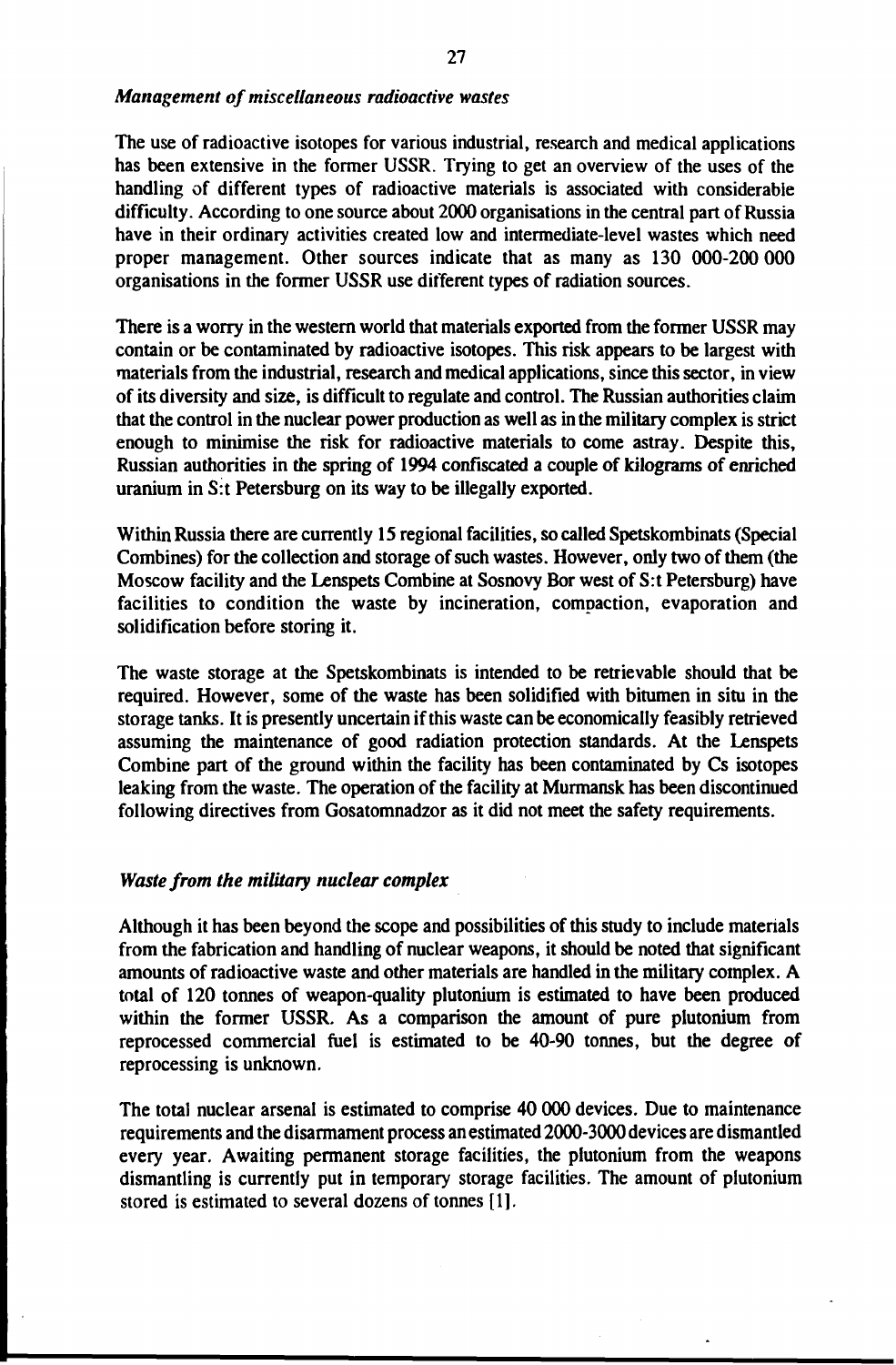**Large amounts of tritium have been produced for thermonuclear devices. The inventory is estimated to be 55 kg [16] and the production continues, probably at the same facilities as the plutonium production.**

#### *Environmental contamination*

**Some of the activities within the nuclear complex of the former USSR have caused significant radioactive contamination of the environment. There have been several major accident causing substantial dispersion of radioactive substances. The best known are probably the Chernobyl reactor accident in 1986, the Lake Karachay accident in 1967 when wind erosion dispersed radioactivity from a lake that was used as an open reservoir for intermediate-level waste from the Mayak Combine, and the Kyshtym accident in 1957 when a tank containing liquid high-level waste exploded. In addition, the operation of radiochemical plants in particular in the Chelyabinsk area, the Tomsk area and the Krasnoyarsk region has caused significant contamination of large parts of the Ob and Yenisey river systems. Limited amounts of radioactivity have been reported to be discharged by these river systems into the Kara Sea.**

**Testing of nuclear weapons and peaceful applications of nuclear explosives have caused contamination in many areas. As many as 115 peaceful explosions have been carried out mainly for different civil engineering and research purposes.**

**Substantial sea dumping of radioactive waste has been performed in the Barent and Kara Seas as well as in the Pacific. The dumping of 16 reactors, six of them loaded with spent fuel (cores from submarines and the sinking of whole ships with reactors, fuel and all) has been much mentioned. According to the results of the environmental sampling and measurements carried out jointly by Russian and Norwegian scientists in 1992 as well as the findings from the International Arctic Seas Assessment Project, I ASAP, launched by IAEA in 1993, there is yet no health hazard from these dumping operations.**

#### *Some remarks on costs*

**Based on the present study it is probably impossible to estimate of the total cost for a waste management system in Russia designed to meet safety criteria of the same type that are used in western Europe. The size of the Russian nuclear power generation system is comparable to that in Germany. It should therefore be possible to compare with estimated costs for the German waste management system.**

**The German disposal costs are discussed in [5] where it is stated that the planning, construction and licensing for two repositories intended for high-level waste and low and intermediate-level waste respectively amounts to about 1-2% of the electricity generation cost. This corresponds to a total cost of about 2000-4000 million German marks for each of the two repositories. The expected yearly cost for the continued operation of the postclosure phase is estimated to about 50-100 million German marks. Both sites are based on a deep geological burial system, one in a salt formation, the other in an abandoned iron ore mine.**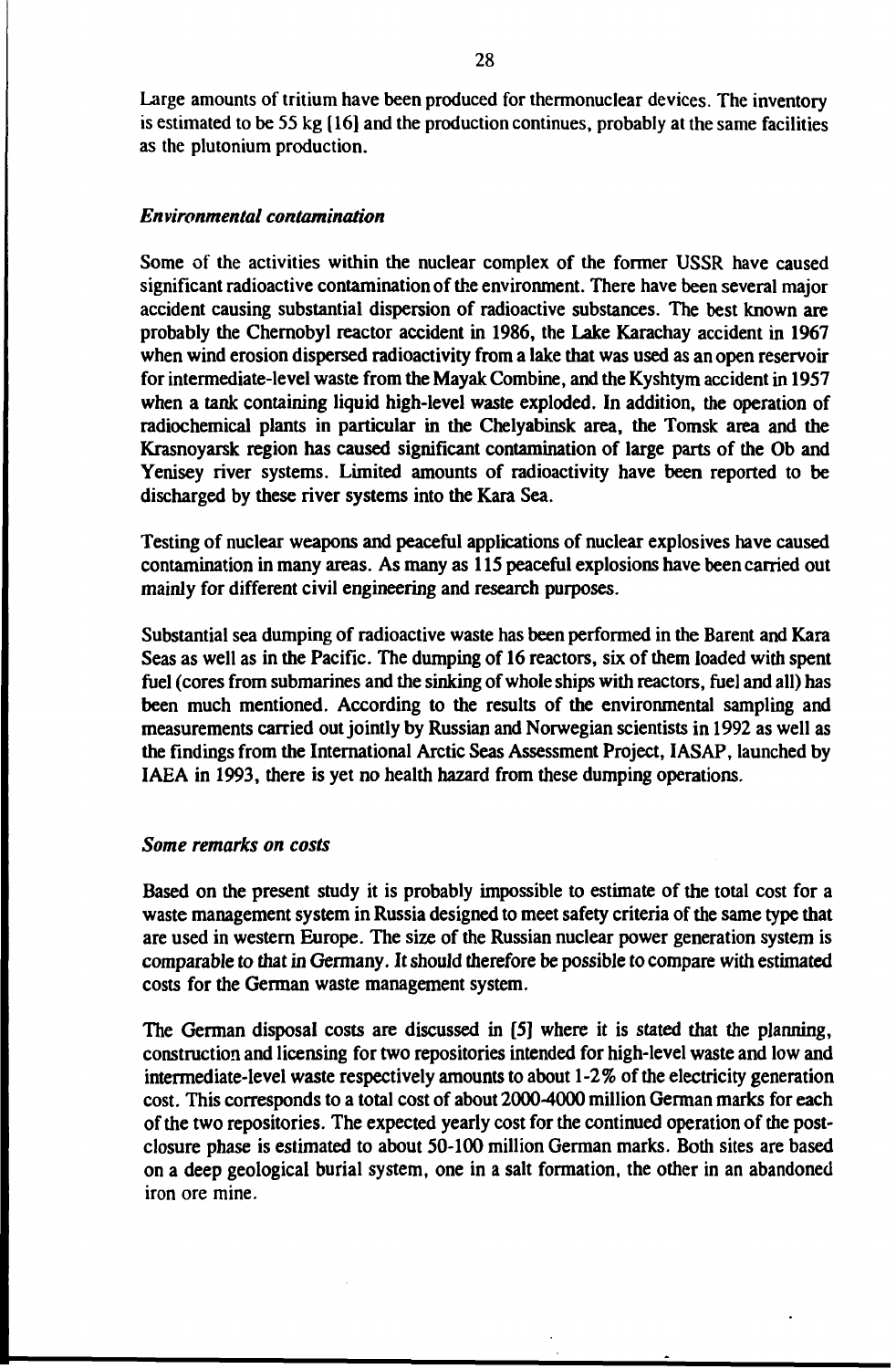The total cost for the management of waste from the Swedish 12 nuclear reactors (10 GWe) is estimated to 50 000 million Swedish crowns (about 10 000 million German marks) [17]. This cost includes a transportation system, a central underground interim storage facility for spent fuel, an underground repository for low and intermediate-level waste from reactor operation, an encapsulation plant for spent fuel, a deep repository for spent fuel and other long-lived waste and a final repository for decommissioning waste. The first three parts of the system are already in operation while the latter three are in the planning stage.

When estimating the costs total costs for a radioactive waste management system in Russia it is important to remember that the implementation of waste treatment technology, reprocessing, management of the waste from nuclear-powered ships, etc should be added to the German and Swedish systems mentioned above. It is likely that these costs are substantial. For instance, the decommissioning of one single nuclear submarine is estimated in the western world to cost about 200 million Norwegian crowns (about 40 million German marks) [8]. In Russia about 90 submarines are expected to be phased out by 1998. This cost alone could thus be in the same order of magnitude as the costs for the total disposal system for waste from the civilian nuclear power production.

It has been estimated by Russian authorities [10] that the costs for completion of a first step of the RT-2 reprocessing plant at Krasnoyarsk-26 would require 3-4 billion roubles plus the inflation from 1991 to present day. According to the same source, a similar facility in France required the investment of some 8 billion US dollars. There have been negotiations between Russia and South Korea about Korean financial support for the finalisation of the plant in exchange for possibilities for Korea to utilise the facilities. There has, however, been protests from the local population against the creation of an international nuclear waste dump in the area. The present situation is unclear.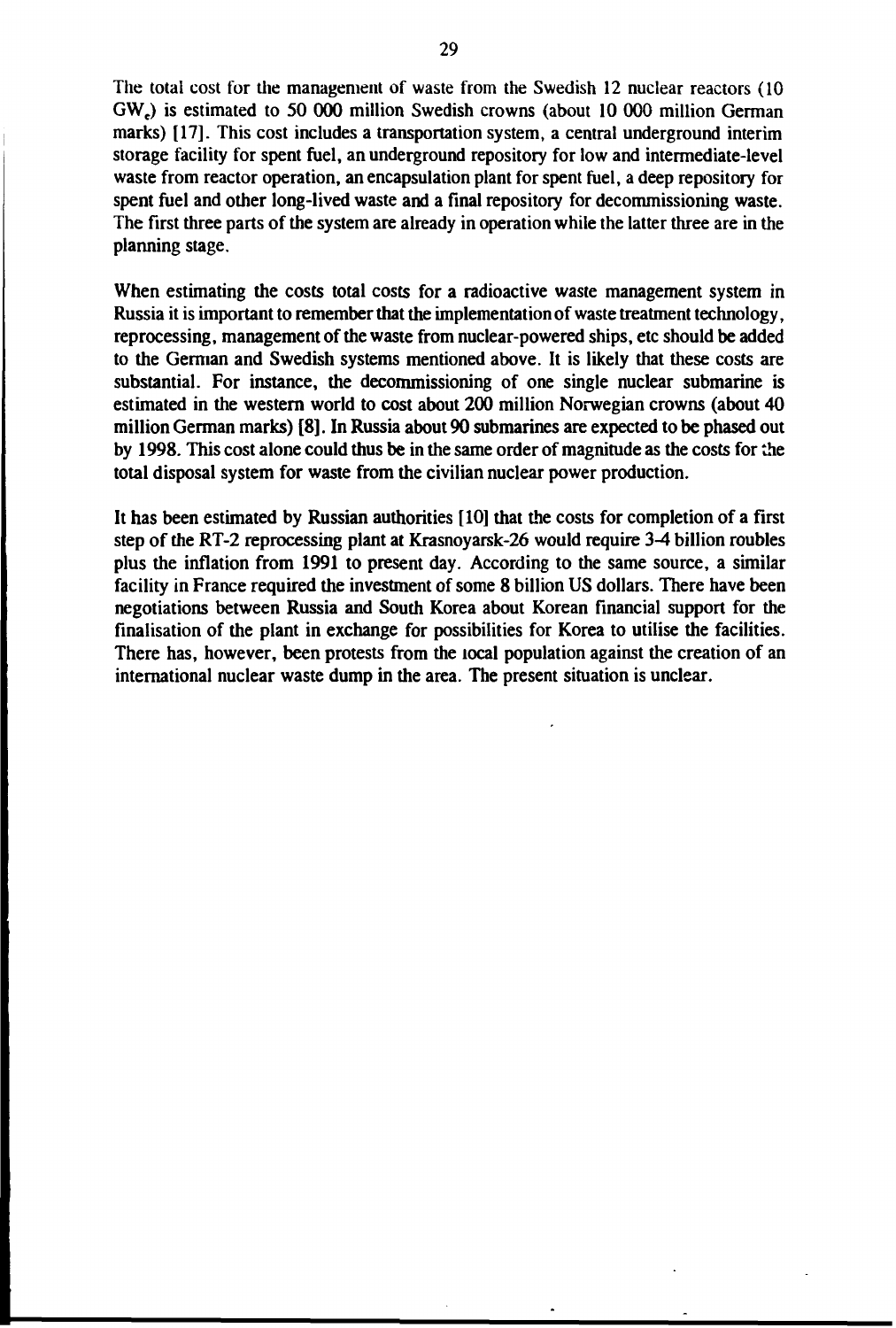## References

- [1] Mikhailov V N, 1992, Conversion of the Nuclear Complex, Nuclear Disarmament and the Safety of Nuclear Tests at Novaya Zemlya, Lecture by Russian Federation Minister of MinAtom at The Swedish National Defence Research Establishment (FOA), Stockholm, Sweden
- [2] Andersson T, 1993, Nuclear Energy in Russia, Report OSS 9301, Swedish Teclinical Attaches, Moscow, Russia (in Swedish).
- [3] Khubetsov S, Khamyanov L, Ryzhkova V, Glazunov V, 1990, The Treatment of Radioactive Waste at Nuclear Power Plants in the USSR, Paper presented at a workshop called WANO-PC Workshop; Waste - Treatment, All-Union Research Institute for Nuclear Power Plants Operation (VNIIAES), MinAtom, Russia.
- [4] Strengthening Radiation and Nuclear Safety Infrastructures in Countries in the Former USSR, Proceedings of a forum organised by IAEA and UNDP, Vienna, 1993.
- [5] Brennecke P, Illi H, Röthemeyer H, 1994, Final disposal in Germany, Kerntechnik 59 (1994), in print.
- [6] Cochran T, Norris R S, 1993, Russian/Soviet nuclear warhead production, Nuclear Weapons Handbook, (Working papers), NWD 93-1, National Resources Defense Council, Washington DC, U.S.A.
- [7] Leclerq J, 1986, The nuclear age, Le Chéne publishers.
- [8] Norwegian Ministry of Foreign Affairs, 1993-1994, Atomic activities and chemical weapons in our northern neighbourhood, ST.meld 34, 1993-1994 (in Norwegian)
- [9] Hennigor S., 1992, Trip report from visit to a waste treatment facility and a nuclear power plant at Sosnovy Bor, September 24-27,1992, PT-116/92, Vattenfall, Stockholm, Sweden (in Swedish).
- [10] Yemelyanenkov A., Popov V., 1992, Atom without Secrecy - A documentation of the nuclear complex of CIS and Russia, International Physicians against Nuclear War, German Section, Berlin, Germany (in German).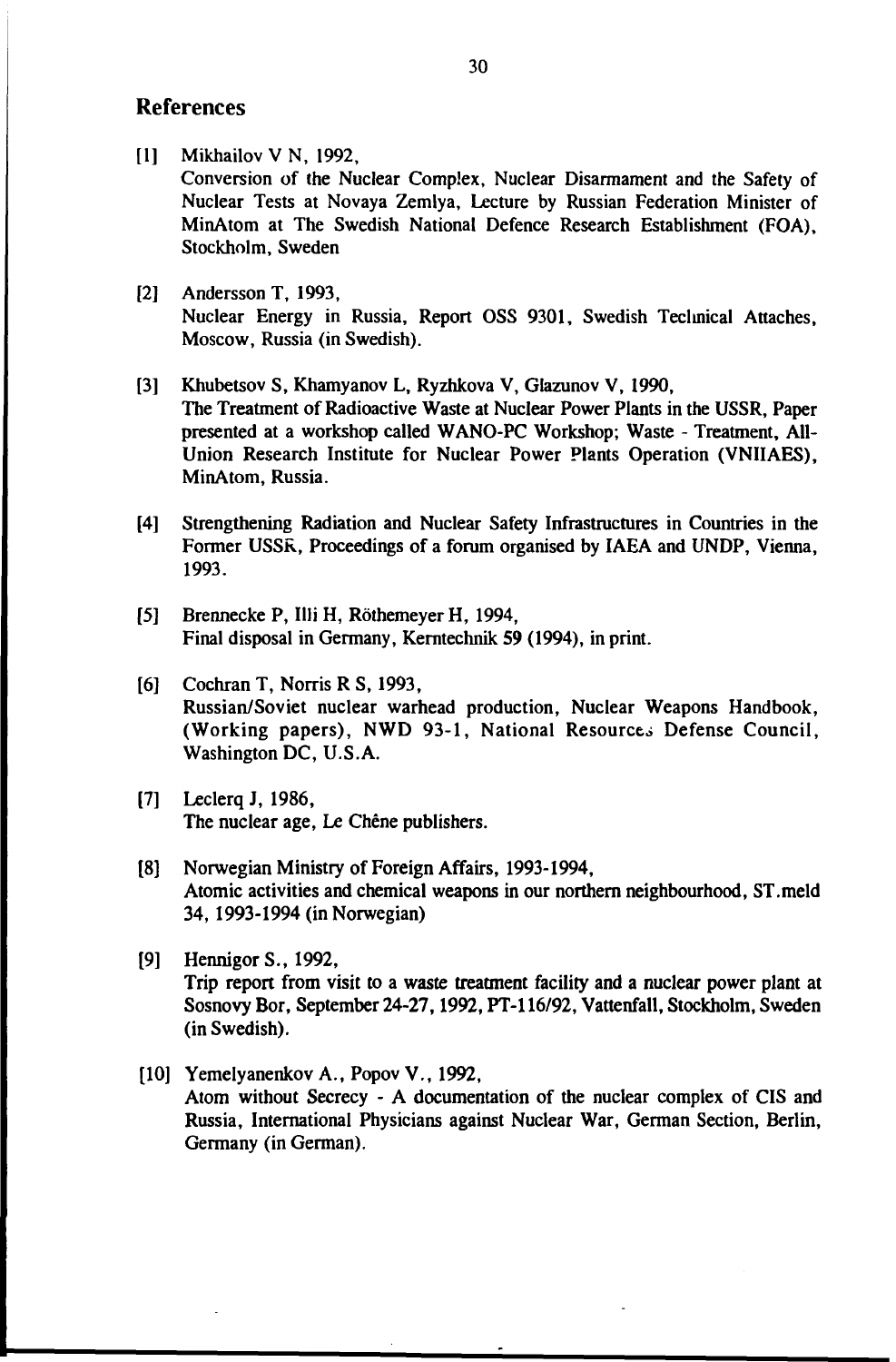[11] Trip report, 1993,

Norwegian visit to Chelyabinsk-65,24-28 may, 1993 - Report from the Norwegian expert group in conjunction with dumping of radioactive waste in the Barent and Kara Seas, Norwegian Radiation Protection Authority, Østerås, Norway (in Norwegian).

- [12] Joint Russian-Norwegian Expert Group, 1993, A survey of artificial radionuclides in the Kara Sea - Results from the Russian-Norwegian 1992 expedition to the Barent and Kara Seas, Norwegian Radiation Protection Authority, Østerås, Norway.
- [13] Yablokov A.V., Karasev V.K., Rumyantsev V.M., Kokeyev M.Ye., Petrov O.I., Lystov V.N., Yemelyanenkov A.F., Rubtsov P.M., 1993, Facts and problems related to radioactive waste disposal in seas adjacent to the territory of the Russian Federation, Materials for a report by the government commission created by decree no. 613 of the Russian Federation President, Office of the President of the Russian Federation, Moscow, Russia.
- [14] Rybalchenko V., Sedov V.M., Khitrov Yu.A., Makarchuk T.F., Simonovsky M., 1984, Spent fuel storage system design for nuclear power plants, State Committee on Utilisation of Atomic Energy, Moscow. Russia.
- [15] Elert M., 1992,

Import of metal scrap - risks associated with radioactivity, Kemakta AR 92-22, Kemakta Konsult AB, Stockholm, Sweden.

[16] FOA, 1992,

Nuclear weapons in the CIS, FOA rapport C 20877-4.1, Swedish National Defence Research Institute, Sundbyberg, Sweden.

[17] SKB, 1993.

Plan 93 - costs for management of the radioactive waste from nuclear power production, SKB Technical Report 93-28, Swedish Nuclear Fuel and Waste Management Co., Stockholm, Sweden.